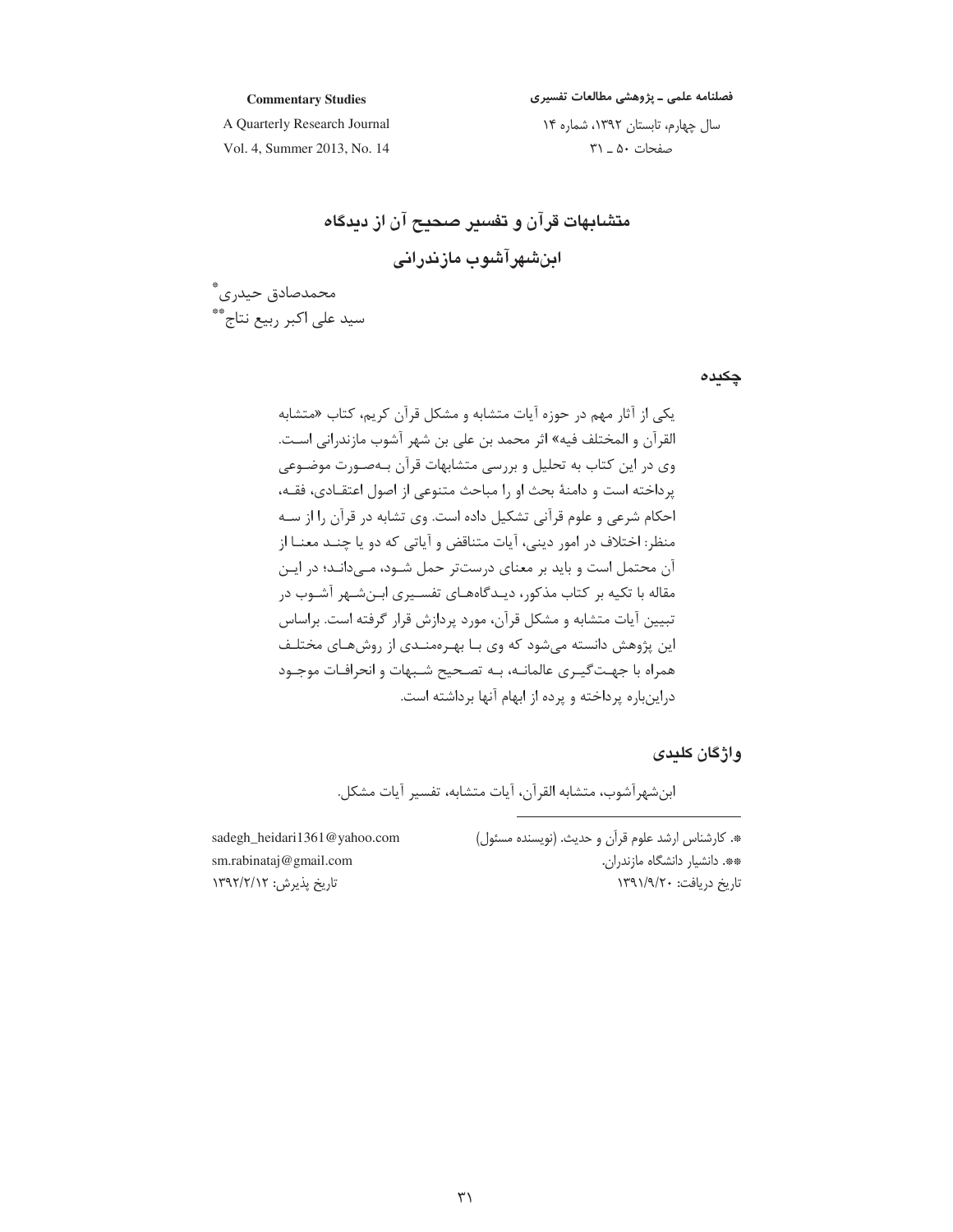#### طرح مسئله

متشابهات قرآن یکی از مباحث مهم در تاریخ تفسیر قرآن است که از دیرباز بهصورت «تفسیر موضـوعی»، مورد عنایت علما و دانشمندان بوده است. یکی از قرآن پژوهانی که با تألیفـات ارزنـده خـود در ایـن حوزه، خدمات شايسته و فراواني در جهت تبيين صحيح متشابهات قرآن نموده، «رشيدالدين ابـوجعفر محمد بن علي بن شهر آشوب سَروي مازندراني» است.

رجالپژوهان ابن شهرآشوب را به دانش، فضیلت، فرزانگی و وارستگی ستودهانـد. چنـان کـه تفرشـی درباره او گفته است: «شیخ فمی هذه الطائفة و فقیهاً و کان شاعراً بلیغاً منشیاً.» (تفرشی، ۱۴۱۸: ۴ / ۲۷۶) محدث قمی او را فخر شیعه، مروج شریعت، محیی آثار در مناقب، ناقد اخبار در مثالب، بحر متلاطم زخار، شیخ مشایخ امامیه، و کسبی کـه هرگـز همـاوردی نـدارد، توصـیف نمـوده (قمـی، بـی تـا: ١ / ٣٣٢) و ابن حجر عسقلانی نیز وی را از حفاظ و فقهای شیعه دانسته است. (ابن حجر عسقلانی، ۱۳۹۰: ۵ / ۳۱۰)

ابن شهرآشوب یکی از سرشناسان شیعه (صفدری، ۱۴۲۰: ۴ / ۱۱۸) و از سـرآمدان علمـی عصـر خود بود که تصانیف و تألیف بسیاری در رشتههای متنوع علوم اسلامی پدید آورد. او با نگارش کتاب ارزشمند *متشابه القرآن و المختلف فيه* گام مؤثري در تفسير أيات متشابه و مشكل قرآن برداشته است. نویسنده مباحث کتابش را با نظم و ترتیبی کاملاً طبیعی و منسجم پی گرفته است که از ذوقی لطیف و مهارتی ظریف حکایت دارد. (معرفت، ۱۴۱۸: ۲ / ۵۱۴)

عمده تلاش ابن شهرآشوب در این کتاب، تبیین آیات متشابه و مشکل قرآن است. وی برای حـل تشابه و تعارض آیات و رسیدن به مفهوم و مدلول حقیقی کلام وحی از روشها و شیوههای متنـوعی بهره گرفته است تا بدین وسیله شبهات پیرامون چنین آیاتی را برطرف سازد.

در این تحقیق سعی شده است تا با تکیه بر کتاب *متشابه القرآن*، به سؤالات ذیل پاسخ داده شود: ١. ابن شهرآشوب در باب متشابهات قرآن، چه موضع و دیدگاهی دارد؟ ۲. مبانی و روشهای وی در تبیین آیات متشابه قرآن، چیست؟ ٣. مباحث اين كتاب، چگونه چينش، مطرح و تحليل شده است؟

## كتاب «متشابه القرآن»

# ١. چگونگي چينش مطالب كتاب

يكي از مهمترين آثار ابن شهرآشوب، كتاب *متشابه القرآن و المختلف فيــه* اسـت. ايــن اثــر دربــاره آيــات متشابه قرآن به رشته تحریر درآمده است و به اعتراف نویسنده، وی در این کتاب تلاش نموده تا عـلاوه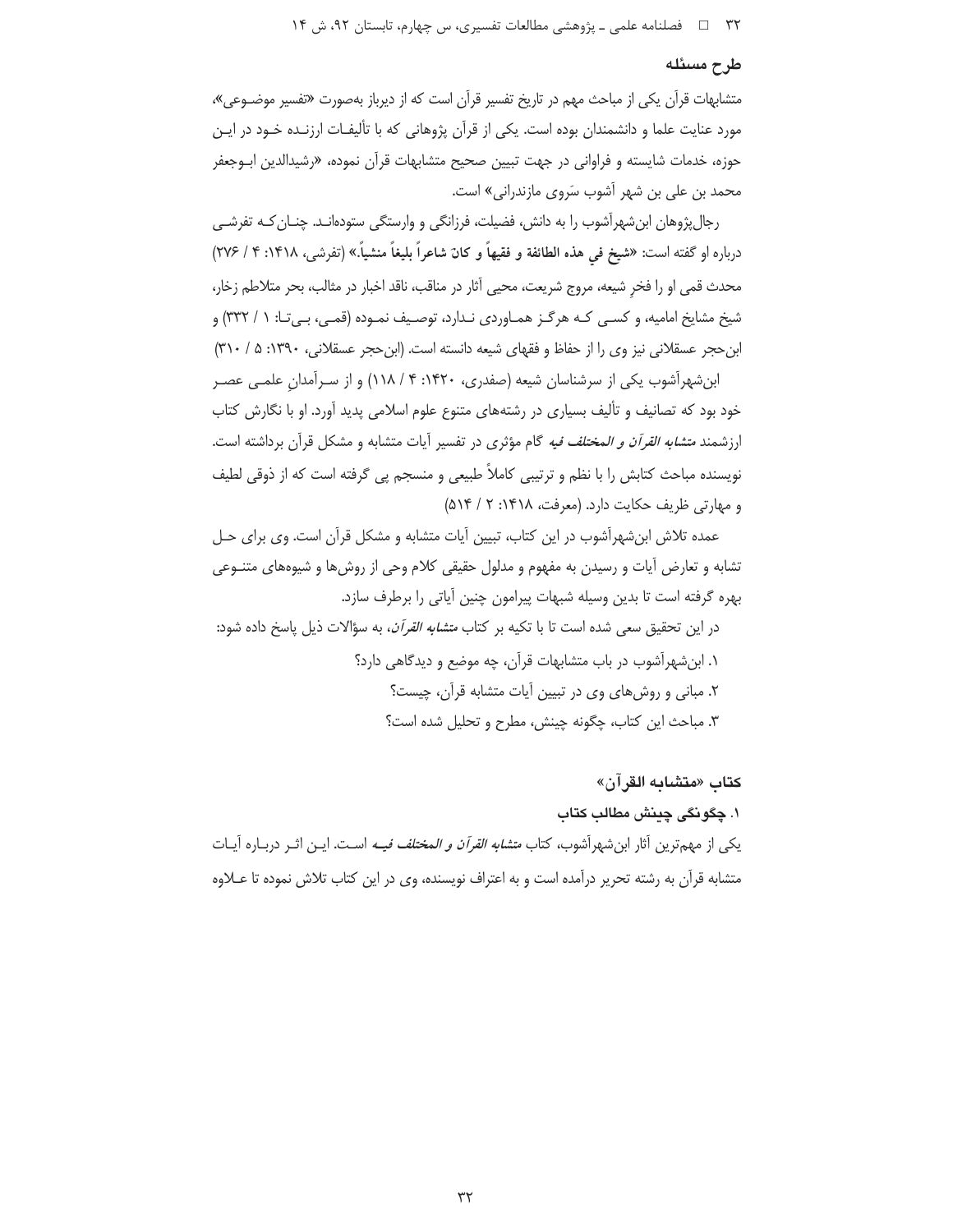بر تحریر و تبیین مطالب کتب پیشین، کاستی های آنان را نیز جبران نماید. او دراینباره می گوید:

فمنها ما ابتدأناه، و منها ما سبقنا إليه فحررناه، و منها مـا وجـدناه مخـتلا فحققنـاه؛ بخشی از مطالب کتاب را خودم نگاشتهام؛ بخشی دیگر تحقیقـاتی اسـت کـه در کتب پیشین آمده و من آنها را تحریر کـردهام و بخشــی نیــز مبــاحثی اسـت کــه ديگران آن را ناقص بيان كرده و من به تحقيق آنهـا پرداختـهام. (ابـنشهرآشـوب،  $(7/1)!T99$ 

کتاب وی اثر مستقلی در تفسیر ترتیبی آیات قرآن نیست و عمده تلاش نویسنده در ایـن کتـاب، تبیین أیات متشابه قرأن است. وی در این کتاب به تحلیـل و بررسـی متشــابهات قــرأن بــه صــورت موضوعي مي يردازد و دامنه بحث او را مباحث متنوعي از اصول اعتقادي، فقه، احكام شـرعي و علـوم قرآنی تشکیل میدهد. به عبارت دیگر، کتاب *متشابه القـرآن* را مـیتـوان نمونـهای از یـک «تفسـیر موضوعي» دانست.

ابن شهرآشوب کتاب خود را در دو جلد، همراه با ده باب تنظیم نموده است. وی آیات متحدالموضـوع را در یک باب قرار داده و هر باب را به فصول مختلفی تقسیم کرده است. ابـوابی ماننـد: توحیـد، عـدل، نبوت، امامت، مفردات، اصول فقه، آیاتالأحکام، ناسخ و منسوخ، مباحث نحوی و نوادر، کـه هـر یـک از آنها با نظمی درخور تحسین تبویب یافته و نشان از دقت نظر مؤلف در تدوین کتاب دارد.

علاوه بر جامعیت و فراگیری کتاب در تبیین آیات متشابه و مشکل قرآن، نویسنده به آیـاتی کـه محل اختلاف نظر و مجادلات کلامی گروهها و فرّق مختلف بوده نیز پرداخته و گاه با طرح سؤال در مورد آن آیه، پاسخ پرسش را نیز با نگاهی تیزبین و نقادانه بیان کرده است.

## ۲. روش تفسیری مؤلف کتاب

روش تفسیری ابن شهرآشوب یکنواخت نیست. روش او در تفسیر آیـات قـرآن، بیشـتر بـر پایـه روش اجتهادی و عقلی است که با استفاده از منابع مختلف تفسیر انجام گرفته اسـت. وی در ایـن کتـاب از منابع مطمئن و قابل اعتمادي مانند «قرآن، روايات، عقل، لغت، علوم ادبي و نحوى و اقوال مفسران» بهره گرفته که مقدار بهرهگیری او از این منابع گاه از نظر کمیت و گاه از نظر کیفیت در نوسان بـوده است. (ربیع نتاج و حیدری، ۱۳۹۱: ۳۲) در مقولات کلامی و مسائل اصـول عقایـد بیشـتر از عقـل و قرآن بهره می جوید و در مباحث فقهی و تاریخی و فروع مسائل اعتقادی از احادیث و اقوال مفسران؛ علوم ادبی و بلاغی نیز در همه مباحث، مورد استفاده نویسنده است. (خدایاری، ۱۳۸۲: ۵۵)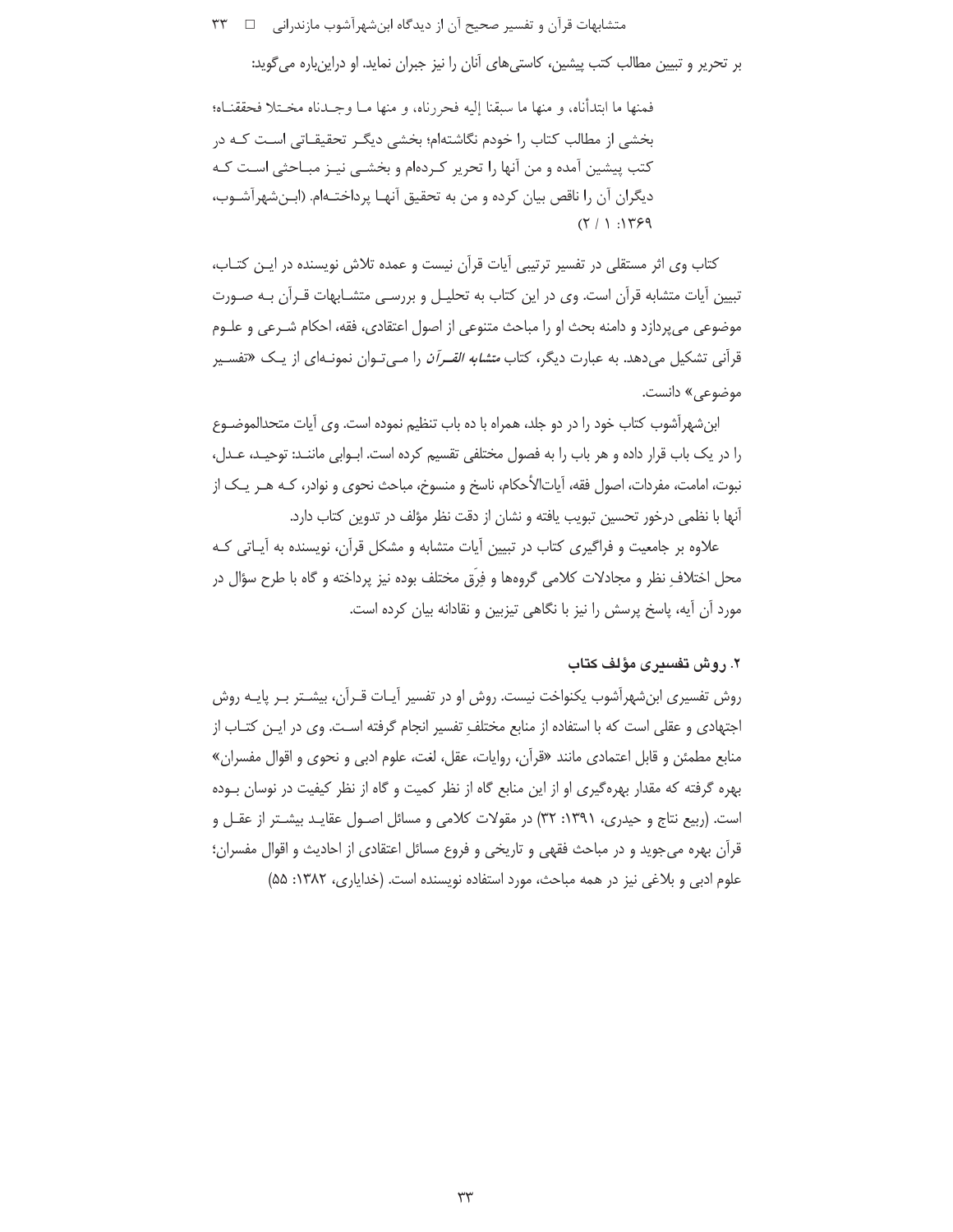کتاب او، یک «تفسیر موضوعی» جامع است و علی رغم آنکه دامنه بهرهگیری وی از روایات گسـترده نبوده، اما سعی نموده است، تا با روش ها و گونههای مختلف، به نقل احادیث و روایات نیز همت گمارد.

ابن شهرآشوب از گزارش های تفسیری پیشینیان بهویژه استادش شیخ طبرسی تـأثیر پذیرفتـه و از آنان بهره گرفته؛ و در موارد بسیاری به آراء مفسرین فریقین مراجعه کرده و ضمن نقل از کتب آنهـا، به بررسی نظرات تفسیری آنان گاه برای تأیید سخن خویش و گاه برای رد نظرات آنها پرداخته است. بیشترین نقل قول تفسیری وی از علمای متقدم شیعه، به سید مرتضـی، شـیخ مفیـد، شـیخ طبرسـی و شيخ طوسي اختصاص دارد؛ از دانشمندان اهل سنت نيز بيشتر از *متشابه القرآن* قاضي عبدالجبار معتزلـي و ابوعلي جبايي نقل قول كرده است. (حيدري، ١٣٩١: ٢٣١ / ٣٣١)

تبیین معنای مفردات قرآنی، تفسیر آیات الأحکام، تبیین نوع خطاب در قــرآن، توجـه بــه صــنایع ادبی و بلاغی، تأکید بر تفسیر ظاهری و باطنی آیات، ذکر مصـادیق آیـات و نیـز اسـتناد بـه اجمـاع مفسرین، از دیگر مبانی تفسیرنگاری ابن شهرآشوب در تفسیر متشابهات قرآن بوده است.

# آیات متشایه از دیدگاه اینشهر آشو ب

مفسران متقدم در تعریف محکـم و متشـابه بیشـتر بـه بیـان مصـادیقی از محکـم و متشـابه قـرآن پرداختهاند و به نوعی سعی کردهاند تا «تعاریف مصداقی و خاص» ارائه دهند.

از قرن ششم به بعد و با رشد مباحث زبان شناختی در دانش اصول فقه، اصطلاح مذکور در دایره مباحث لفظی مورد استفاده قرار گرفت و به نظر می رسد که دایـره معنـایی محکـم و متشـابه توسـعه یافت، و اصطلاح جدیدی شکل گرفت که برگرفته از اصطلاح قرآنی بوده کـه معنـایی عـامتـر از آن اراده می شد. (شاکر و فخاری، ۱۳۸۹: ۶۱)

در این میان، ابنشهراًشوب نیز به مانند اساتید خود امـین الإسـلام طبرسـی و زمخشـری، رویـه مذکور را در پیش گرفت و علی رغم بیان تعاریفی از محکم و متشابه از ابنءباس، مجاهـد و جبـایی، تعریف خود را نیز بیان نمود.

به عنوان مثال از قول ابنءباس مي¢ويد: «المحكم: الناسخ و المتشابه: المنسوخ؛ محكم يعنـي ناسـخ و متشابه يعني منسوخ»؛ و يا از نگاه مجاهد مي نويسد: «المحكم ما لم يشتبه معناه و المتشابه مــا اشــتبهت معانیه؛ محکم آیهای است که معنای آن مشتبه نیست و متشابه آیهای است که معانی آن مشتبه است».

از دید وی، «متشابه» آبهای است که معنای آن از ظاهر آیه معلوم نیست و بـرای رفـع اشـتباه و التباس در آيه بايد دليل محكمي براي آن اقامه نمود تا به مقصود و مفهوم آيه پـي بُـرد. وي معتقــد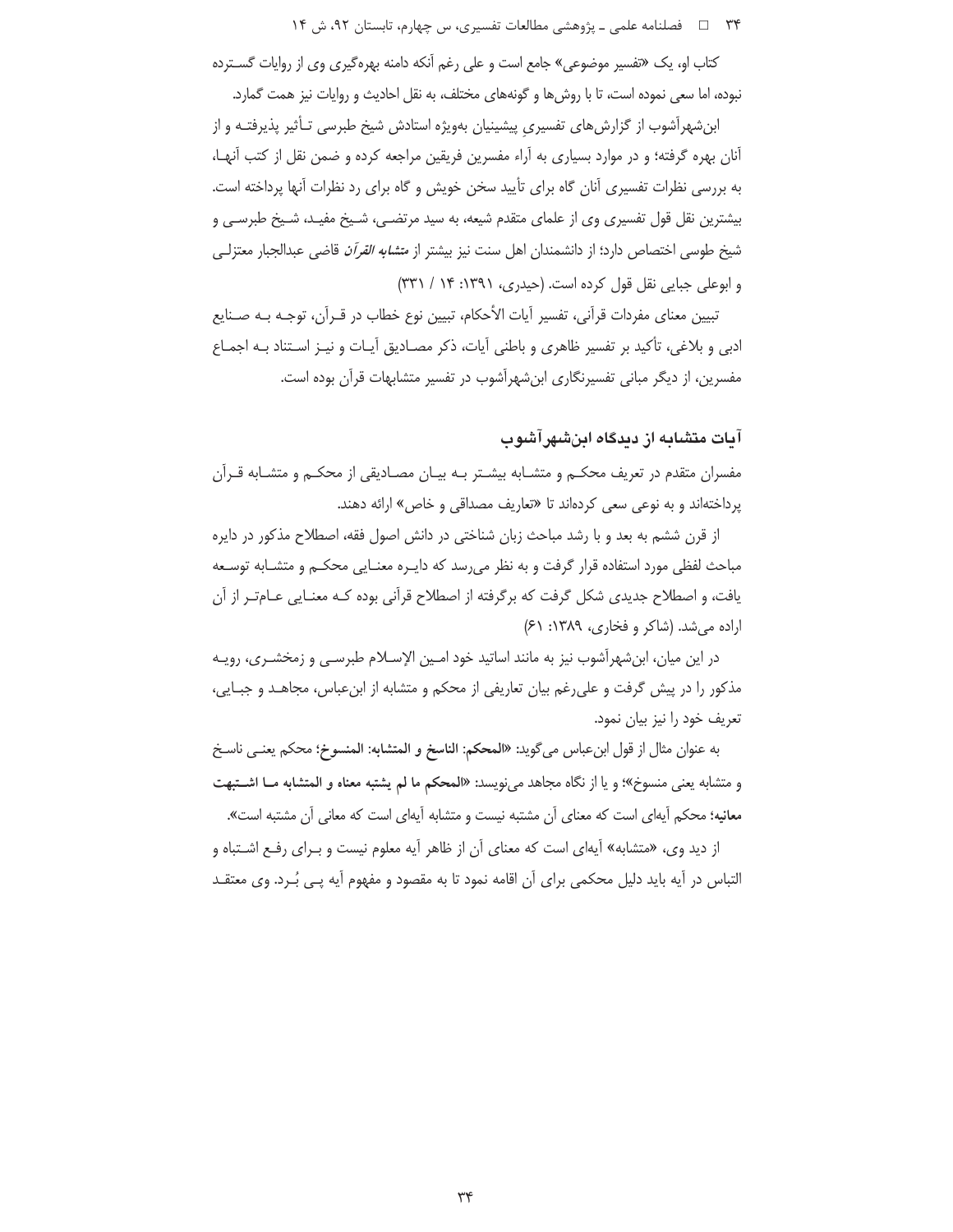است که «آیات متشابه را به این دلیل متشابه نامیدهاند که شبیه محکم است؛ و نیـز گفتـه شـده بـه سبب اشتباه مراد آيه با آنچه مراد نيست، متشابه ناميده شده است.» (ابن شهرآشوب، ١٣۶٩: ١ / ٢)

این تعریف تا حدودی شبیه دیدگاه «زمخشری» است که می¢وید «عبارات محکم قرآن، چنـان دارای إحكام است كه راه هرگونه احتمال و اشتباه و التباس بر آن بسته می شود.» (زمخشری، ۱۴۰۴: ۱ / ۳۳۷)

ابنشهرآشوب بر این باور است که خداوند آیات متشابه را نازل نمود تـا از رهگـذر آن، مخاطبـان آيـات وحی به تضارب آراء، استدلال عقلی و تولید علم تشویق شوند و تنها بـه اخبـار رسـیده از گذشـته اکتفـا نكنند. از سوى ديگر، به استناد آيــه «وَ ما يَعْلَمُ تَأْويلَهُ إلاَّ اللَّهُ وَ الرَّاسِخُونَ فِي الْعِلْــم» (آلءمــران / ٧)، عالم به تأويل را از جاهل تميز دهند. همچنين بدين وسيله، بـا دقـت در آيـات متشـابه، بـه فنـون و ضرورتهای زبانی کلام قرآن اعم از استعاره، مجاز، کنایه، لحن و … آشنا شوند.

از دیدگاه وی، إحکام و تشابه، امری نسبی است؛ زیـرا ممکـن اسـت آیـه از وجهـی محکـم و از جهتی دیگر متشابه باشد. بر این اساس استدلال به آیه از وجه معلوم، نـه مجهـول، صـحیح اسـت و تکیه بر وجه متشابه آیه، موجب تردید افکنی در آن می شود. او معتقد است، عوامل پُرشماری موجب شبههافکنی در آیات متشابه میشوند که از آن جمله میتوان به «پیروی از هوی و هوس پیشـینیان، شبههای که انسان نسبت به آن گمان درست داشته باشد، عدم استدلال و تقلید» اشاره نمود.

از نگاه او، تشابه در قرآن کریم، در سه دسته از آیات رخ نموده و قابل طرح و بررسی است:

الف) در آیاتی که مورد اختلاف مردم، در امور دینی است. ماننـد: «وَ أَضـَـلَّهُ اللَّــهُ عَلــى عِلْــم» (جاثيه / ٢٣) و «قالَ فَإِنَّا قَدْ فَتَنَّا قَوْمَكَ مِنْ بَعْدِكَ وَ أَضَلَّهُمُ السَّامِريّ» (طه / ٨٥)؛

ب) آیاتی که دو یا چند معنا از آن محتمل است و باید بر معنای درستتر حمل شود. مانند آیـات «يَدُ الله مَغْلُولَةٌ» (مائده / ۶۴) و «تَجْرى بأَعْيُننا» (قمر / ۱۴)؛

ج) أياتي كه در أن گمان تناقض و تعارض وجود دارد، مانند أيات: «فَقَضاهُنَّ سَبْعَ سَماواتٍ فِــي يَــوْمَيْنِ» (فصـلت / ١٢)، «فِــي أَرْبَعَــةِ أَيَّــام» (فصـلت / ١٠) و «فِــي سِــتَّةِ أَيَّــام». (أعـراف / ٥۴)  $(Y - Y / \lambda :Y^{\varphi}P)$  (ابن شبهر آشوب، ۱۳۶۹: ۱

یادآور می شود، ابن شهرآشوب تنها در کتاب *متشابه القرآن*، به تفصیل از متشابهات قرآن سخن بـه میان آورده و دیگر آثارش فاقد چنین جامعیتی از این حیث میباشد.

بررسی دیدگاه ابنشهرآشوب در تفسیر متشابهات قرآن

همان طور که گفته شد، ابن شهرآشوب، تشابه در قرآن را از سه جهت می دانـد. وی در بررسـی آیـات،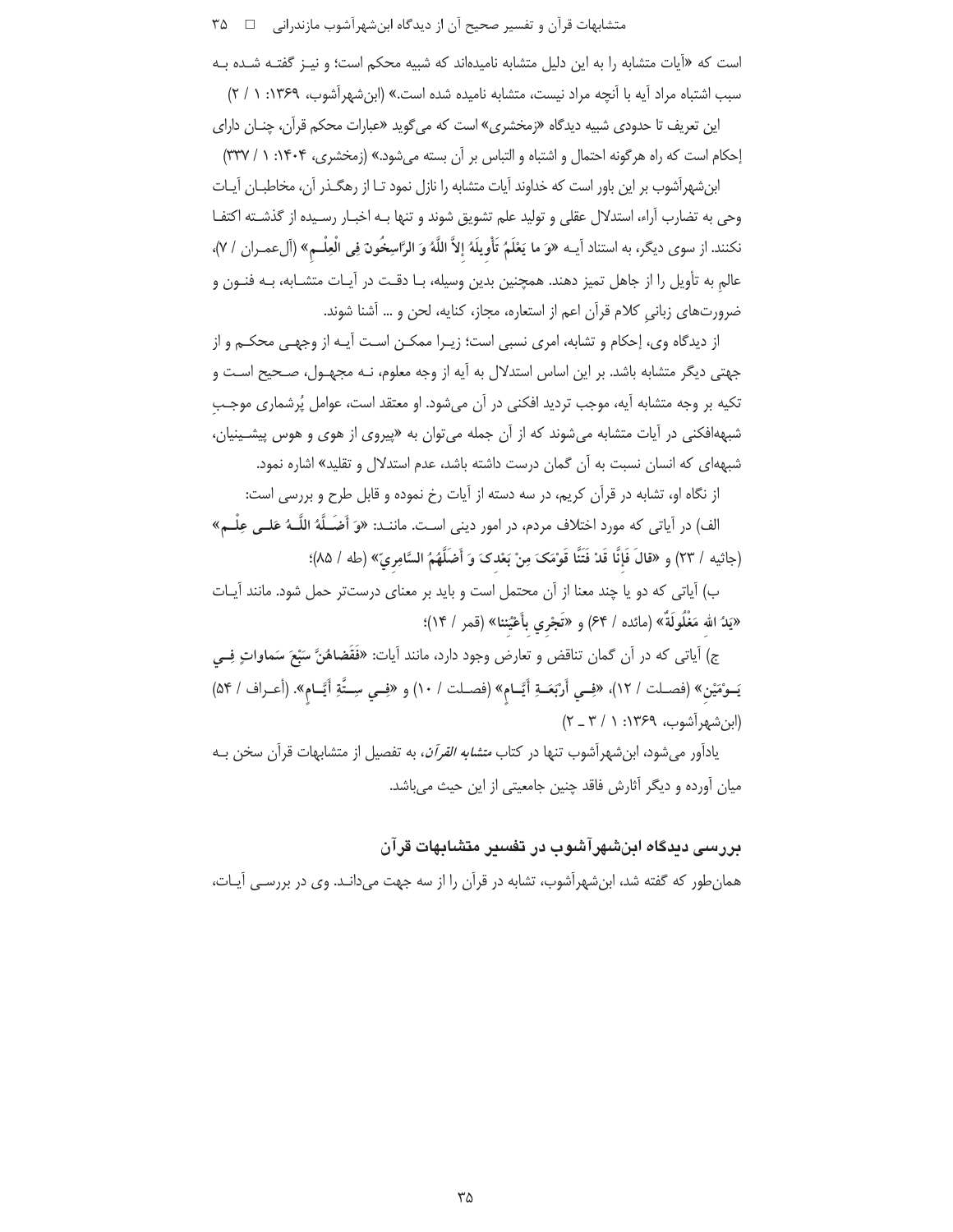ترتیب فوق|لذکر را مد نظر قرار نمی دهد و در کتابش به تحلیل «متشابهات» قرآن، تنها بـه صـورت موضوعی میپردازد. این قلم معتقد است که ابنشهرآشوب در اثنای مطالب خود گاه سعی کـرده، بـه تفسیر آیاتی که گمان تعارض در آنها وجـود دارد روی آورد، و گـاه بـه تبیـین آیـاتی حـول مباحـث اعتقادي و كلامي كه به نظر وي، مورد اختلاف در امور ديني مردم بوده، پرداخته است.

تفسیر آیات و واژگان چند معنایی که باید بر معنای درستتر حمل شود نیـز، جایگـاه ویـژهای در کتاب او دارد که تلاش نویسنده در این امر، سزاوار تحسین است. در ادامـه بـه تفصـیل بـه بررسـی دیدگاههای وی با تکیه بر نمونههایی از مبانی سهگانه فوق، پرداخته میشود:

# ١. تفسير آيات متعارض

خداوند متعال در قرآن کریم سلامتِ آیاتش را از هرگونه اختلاف، تعارض و تناقض درونـی، تضــمین نموده و أن را نشانه اعجاز كلام وحي قرار داده است: «أَفَلا يَتَدَبَّرُونَ الْقُرْآنَ وَ لَوْ كانَ مِنْ عِنْــدِ غَيْــر اللَّهِ لَوَجَدُوا فِيه اخْتِلافاً كَثِيراً». (نساء / ٨٢) در قرآن آياتي وجـود دارد كـه در نگــاه اوليــه، بــه نظـر می رسد که دارای اختلاف و تعارض می باشند، اما بـا بررسـی و تفسـیر منطقـی آنهـا، شـبهه مـذکور برطرف مے شود.

در همین رابطه روایتی نقل شده است که مرد ملحدی نزد امام علیﷺ آمد و عرضه داشت: اگـر در قرآن تناقض و اختلافی وجود نمی داشت، هر آینه به دین اسلام درمی آمدم. امامﷺ به او فرمـود: در کجای قرآن اختلاف وجود دارد؟ آن مرد مواردی را برشمرد و پاسخ صحیح آن را شـنید؛ آنگــاه از امام تشکر کرد و به دین اسلام مشرف گردید. (طبرسی، ۱۴۰۳: ۱/ ۲۴۰)

قسمتی از تفسیر ابنشهرآشوب نیز در کتاب *متشابه القرآن* به همین مقولـه مهـم اختصـاص دارد. نویسنده در این کتاب سعی می کند تا با کنار هم قرار دادن آیات متحد الموضوعی که با هم اخـتلاف ظاهری دارند، تفسیر صحیحی را از آن به خواننده ارائه دهد و بـه اصـطلاح، تنــاقض موجـود را رفـع نماید. در ادامه به دو نمونه از آن اشاره می گردد:

# یک. خلقت آسمان و زمین

در مورد تقدم و تأخر خلقت آسمانِها بر زمین، در قرآن کریم آیـات متعارضـی بـه چشــم مــیخـورد. دستهای از آیات بیان کننده تقدم خلقت آسمان ها بر زمین هستند و دسته دیگـر خِـلاف آن را ثابـت می کند. یکی از این موارد، آیه ۲۹ سوره بقره با آیه ۳۰ سوره نازعات است. این شهرآشـوب در حـل تعارض فوق مىنويسد: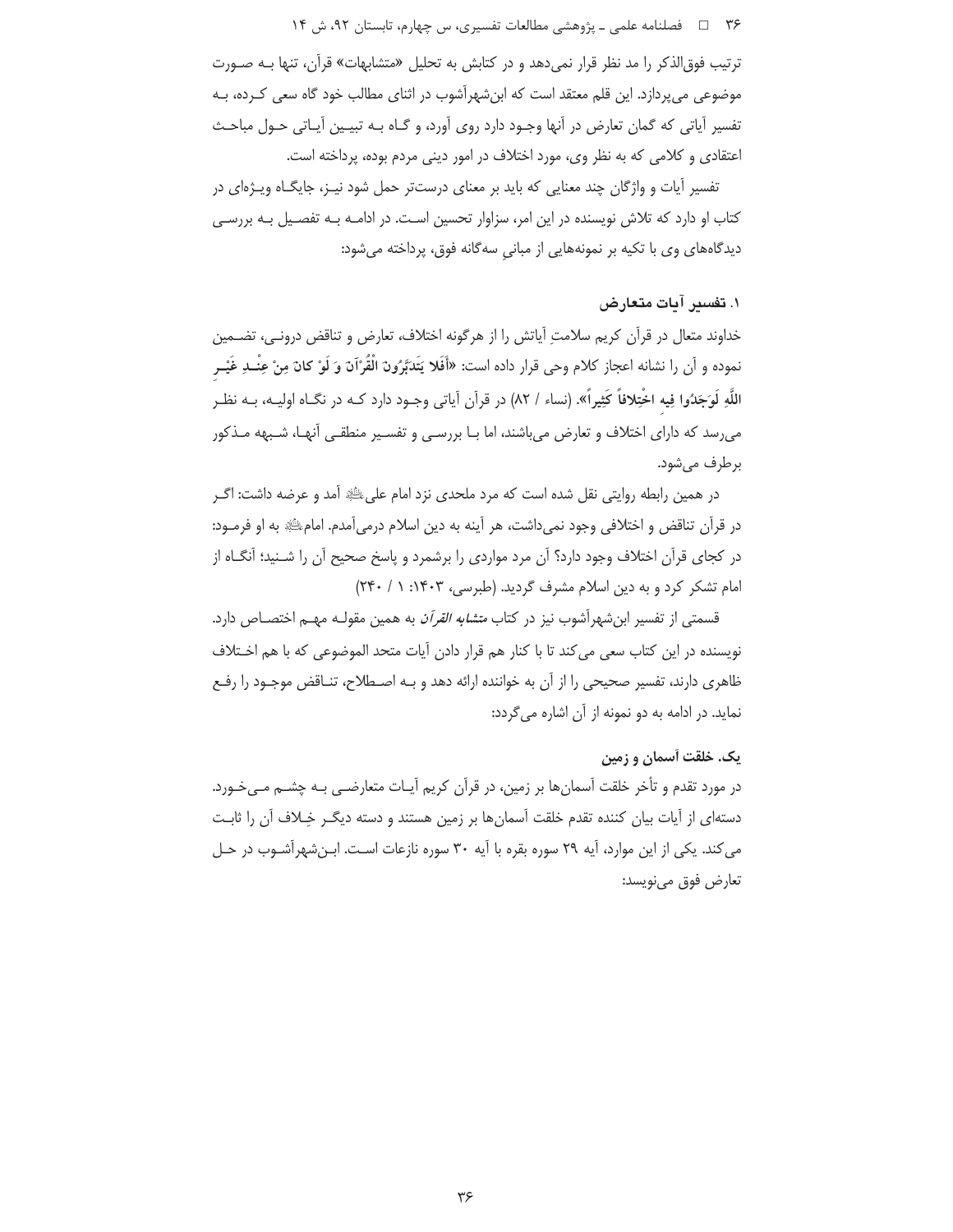متشابهات قرآن و تفسیر صحیح آن از دیدگاه ابنشهرآشوب مازندرانی □ ۳۷ ظاهر سخن خداوند در آيه «هُوَ الَّذي خَلَقَ لَكُمْ ما فِي الْأَرْضِ جَمِيعاً ثُمَّ اسْتَوى إِلَى السَّماء فَسَوَّاهُنَّ سَبْعَ سَماواتٍ»، اقتضا دارد كـه پروردگـار متعـال زمـين را قبل از آفرینش آسمان خلق کرده باشد؛ زیرا حـرف عطـف «ثـمّ» بـر تعقیـب و تأخير دلالت دارد. در آيهاي ديگر نيز ميفرمايد: «أَ أَنْتُمْ أَشَــُدٌ خَلْقــاً أم السَّـماءُ بَناها، وَ الْأَرْضِ بَعْدَ ذِلِكَ دَحاها» (نازعـات / ٣٠ \_ ٢٧)؛ در واقـع ميـان دو آيـه تعارضي نيست؛ چراكه خداوند متعـال، زمـين را قبـل از خلقـت آسـمان بـدون گسترش آفرید و زمانی که آسمان را خلق کرد، زمین را گسترانید و توسعه داد، و اصطلاح «أدحيّه النَعام» نيز از آن گرفتـه شـده اسـت؛ زيـرا [شـتر مـرغ] آن [لانهاش] را پهن مي كند تا در داخلش تخم بگذارد.

وي در ادامه با توجه به جايگاه «ثمّ» و «بَعد» در دو آيه فوق، اين گونه نتيجه مي گيرد كـه جـايز نیست، این دو را به معنای ترتیب و تأخیر زمانی در نظر بگیریم؛ زیرا آیه در جهت شمارش نعمتها و یادآوری آن است، همچنان که گویندهای به اربابش بگوید: آیا این طور نیست که تو را [زندگی] دادم و سپس بر دوش کشیدم و جایگاهت را بالا بردم و آنگاه، تو را برای خودم برگزیدم. (ابن شهرآشـوب،  $(Y / 1 : Y \times 9)$ 

از نگاه مؤلف کتاب *متشابه القرآن*، کلمه «بَعْد» همواره به معنای اصلی خود به کـار نرفتـه اسـت. وي با ذكر عبارت «و يقال»، به بيان دو نمونه دراينباره مي پردازد تا تأييدي بر سخن او باشد: «گفته شده «بَعْد» به معناي «مَعَ» ميباشد. مانند قول خداوند در أيه «عُتَلٍّ بَعْدَ ذِلِكَ زَنـيم» (قلـم / ١٣) و ديگرى گفته به معنى «قَبْل» است، چنانچه خداوند فرموده «وَ لَقَدْ كَتَبْنا فِي الزَّبُور مِنْ بَعْدِ الذِّكْرِ أَنّ الْأَرْضَ يَرِثُها عِبادِيَ الصَّالِحُونَ» (انبياء / ١٠٥) (همان؛ و نيز ر.ك: طوسى، بيتا: ١٠ / ٢۶١)

در بررسی گفتار ابنشهرآشوب باید گفت که عمـوم مفسـران و لغویـون ماننـد او، «دَحـو» را بـه معنای «گسترانیدن» دانستهاند (ر.ک: طبرسی، ۱۳۷۲: ۱۰/ ۶۵۹؛ طوسی، بیتا: ۱۰/ ۶۶۱؛ ابن منظور، ۱۴۱۴: ۱۴ / ۲۵۱؛ فراهیدی، ۱۴۰۹: ۳ / ۲۸۰)، اما با دقت در این واژه، معنای «غلطانـدن و جنباندن» را نیز می توان برای آن محتمل دانست، بهطوری که برخی از لغویـون و محققـین چنـین نظری را پذیرفتهاند.

به عنوان مثال، جوهري در *الصحاح*، بر اين باور است كـه لغـت مـذكور، بـه معنـاي گســتردن و غلطاندن است. از نگاه او چون شترمرغ ریگ@ را برای تخم گذاشتن کنار می;ند و بدین وسیله ریگ@L غلطانده میشوند، پس زمین نیز مانند غلطیدن شنزار و تخم شترمرغ، حرکت و چرخش پیـدا مـی کنـد: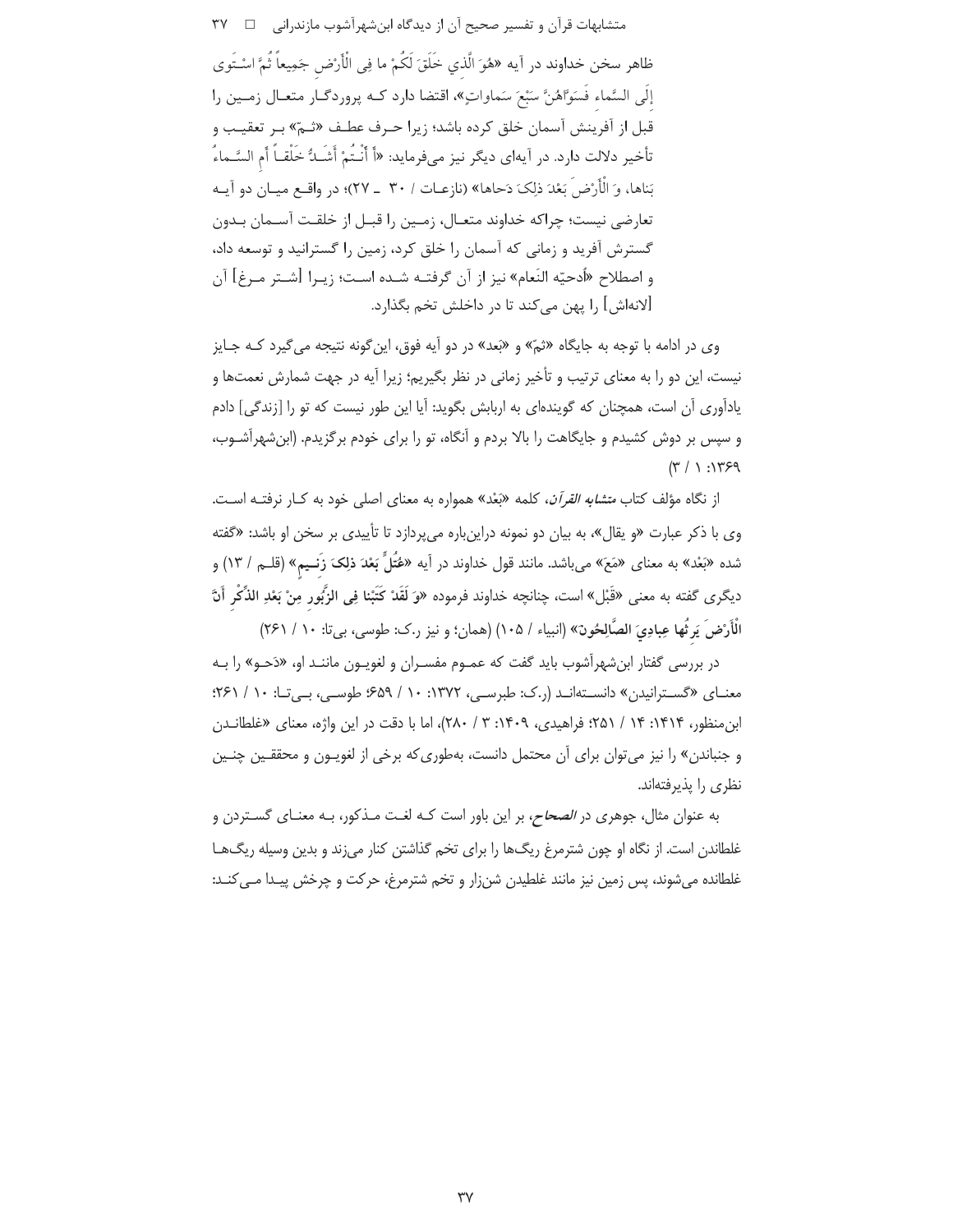«الادحوه مبيض النعام في الرمل لأنها تدحوة عند حفرها برجلها ثم تبيض فيه». (جـوهري، ١۴٠٧: ۶ / ۲۳۳۵) نویسنده *قاموس المحیط* نیز چنین نظری دارد. (ر.ک: فیروزآبادی، بیتا: ۴ / ۲۳۷؛ و نیــز  $(7\lambda \mathsf{y} : \mathsf{Y} \mathsf{P} \cdot \mathsf{y} : \mathsf{y} \cdot \mathsf{y})$  (...)

به نظر می رسد که عمده اختلاف به وجود آمده در مورد معنای کلمه «دحو» ناشـی از نـوع نگـاه افراد به معجزه بودن این آیه است. چراکه برخی معتقدند اگر واژه فوق را بر همان معنای «گسترش» در نظر بگیریم، مفهوم اصلی «دحو» که همانا گردِ غیر کامل مانند گردی تخم مرغ و نیز حرکت بـه دور خود است، از بین می رود. از نگاه آنان مردم منطقه «صعید» که ریشه بسیاری از آنان عرب است نيز، به تخم مرغ، «دحو» يا «دحي» يا «دح» مـي¢وينـد. در ايـن صـورت، بـا نگــاهي غيـر از ايـن، معجزهای از معجزات قرآن را از دست خواهیم داد. (معرفت، ۱۳۹۰: ۱ / ۱۲۲)

نكته ديگر اينكه، سيد هبةالله شهرستاني در كتاب *اسلام و هيئت*، با دلايلي از لغت عـرب، ايـن واژه را «به گردش درآوردن» معنا کرده است. از دیدگاه او، «دحو» گردشی است که چیزی ضمن گردش بـه دور خود بر محور دیگری نیز بگردد و حرکت کند. مانند فرفره و این معنی کاملاً مبین کیفیت گـردش زمین است و مطابق اکتشافات جدید، از معجزات قرآن به حساب می آید. (شریعتی، بی تا: ۴۴)

با این حال «دحی» از لغات ویژهای است که فقط در این سوره آمده و از جهت لفـظ و معنــا بــه «طحا» شبیه است که در سوره شمس بیان شده است و می توان هر دو معنا را در مـورد آن محتمـل دانست. (طالقانی، ۱۳۶۲: ۳ / ۱۰۵) چراکه انبساط زمین بهوسیله غلطانیدن و چرخش به وقوع پیوسته (حرکت وضعی زمین) و آنچه در تفاسیر از دحو الأرض به بسط و گسترش یاد می کنند، منافی حرکت نيست؛ زيرا هر انبساطي ملازم حركت و اضطراب است. (ربيع نتاج و لازرى، ١٣٩٠: ٢٩٢)

بنابراین اصل زمین پیش از آسمان آفریده شده، ولـی گسـترش آن (دحـو الأرض) و نیـز آرایـش یوستهای آن، پس از آفرینش آسمان انجام گرفته است. (معرفت، ۱۴۲۳: ۲۵۹) نکتـهای کـه حتـی محققینی مانند موریس بوکای را نیز به بیان نظر موافق با ابنشهرآشـوب واداشـته اسـت. وی معتقـد است قرآن، ترتیبی برای آفرینش آسمانها و زمین تعیین نکرده و هیچ عبارتی از قرآن، بهطور قطعی چنین توالی|ی را تصریح ندارد و زمین ضرورتاً می بایست پیش از گسـترده شـدن وجـود مـی‹اشـت.  $(1\lambda\lambda - 1\lambda9.17\lambda9.$  (42)

## دو. أيات ابتدايي سوره عبس

یکی از مسائلی که برخی از غرضورزان را بر آن داشته تا از آن بهعنوان حربـهای بـرای زیـر سـؤال بردن استواری آیات قرآن بهره برند، آیاتی است کـه در آن، گـاه پیـامبر اکـرمﷺ را مـورد سـتایش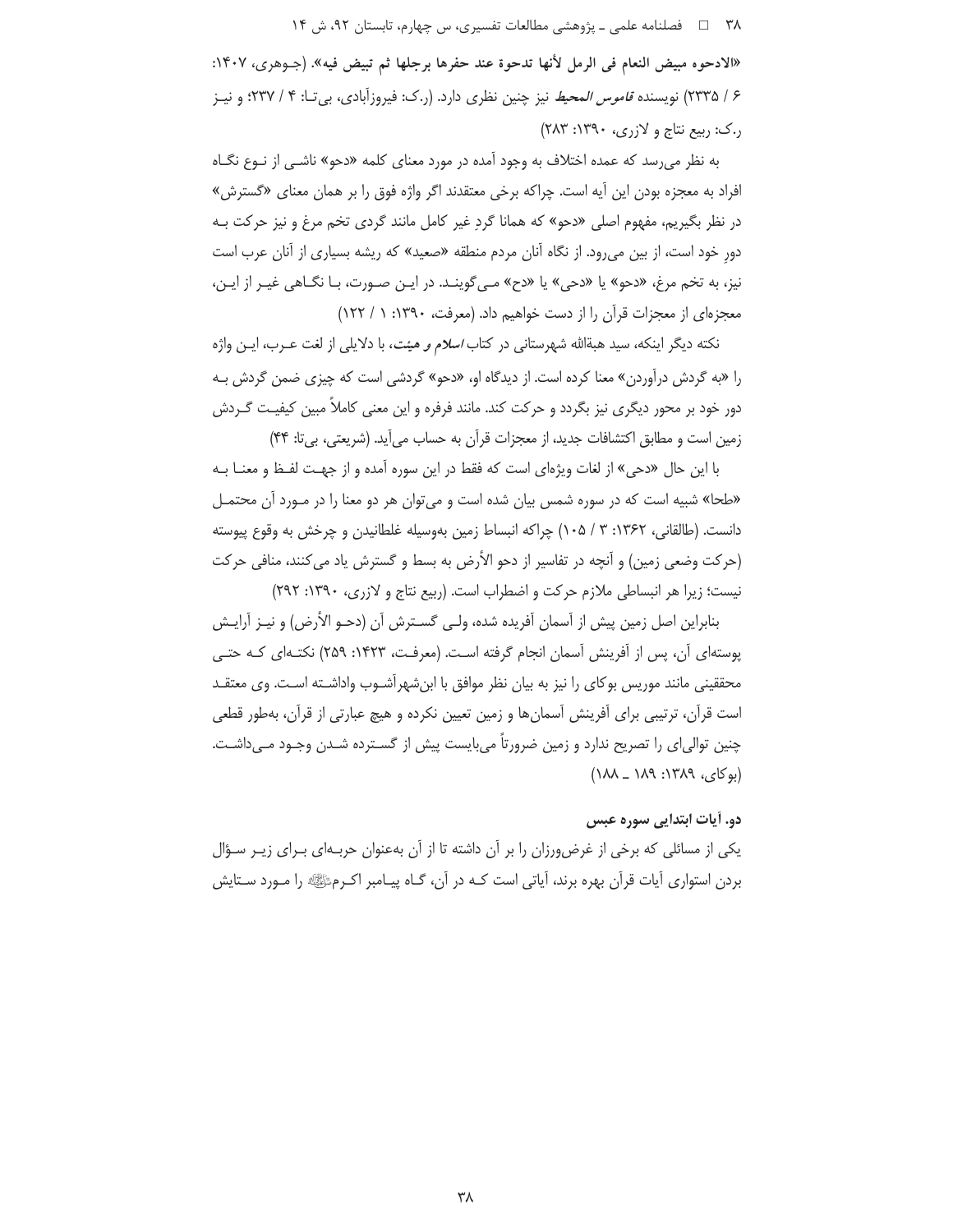قرار میدهد و گاه وی را با تعابیری تند و توبیخآمیز، به اصطلاح آنان، سـرزنش مـی کنـد! بـهعنـوان نمونه مي توان به آيات ابتدايي سوره عبس اشاره نمود.

عدهای از مفسرین بر این باورند که آیه «عَبَسَ وَ تَوَلَّى \* أَنْ جاءَهُ الْأَعْمى» (عبس / ٢ \_ ١) بــه خاطر توبیخ و نکوهش پیامبرﷺ اَن هم بهدلیل تندخویی و رفتار نامناسب ایشان با مسلمان نابینایی به نام «این امّ مکتوم» نازل شده است. (ر.ک: طب ی، ۱۴۱۲: ۳۰ / ۳۴ \_ ۳۲: ثعلبی، ۱۴۲۲: ۱۰ / ۱۳۰: واحدى، ١٣١١: ٢٧١: سيوطي، ١۴٠۴: ۶ / ٣١۵: آلوسي، ١٣١۵: ١٥ / ٢٢١)

از مفسرین شیعه، شیخ طبرسی در کُتب خود همان نظر عموم مفسرین را که مـراد از ایــن آیــات رسول اکرم است بیان کرده و به نظر می رسد که در رد آن، نظر جامعی بیان نکرده است. اگرچـه وی در تفسیر *مجمع البیان* سعی کرده است تا با توجیهاتی، گناهکار نبودن پیامبرﷺ را بر فرض صـحت روایات اهل سنت، اثبات نماید، اما در تفسیر *جوامع الجامع* کـه آن را پـس از *مجمـع البیـان* نگاشـته، درباره نظر عموم مفسرین مبنی بر اینکه، مراد از آیات ابتدایی سوره عبس پیامبر است، نظـر مخـالفی ابراز نكرده است. (طبرسی، ١٣٧٢: ١٠ / ٤۶۴؛ همو، ١٣٧٧: ۴ / ۴۴٣)

از معاصرين نيز أيتالله طالقاني بر اين امر صحه گذاشته و انجام آن را از سوى پيـامبرﷺ بعيـد ندانسته و در ادامه به توجیه عملکرد پیامبر پرداخته است. (طالقانی، ۱۳۶۲: ۳ / ۱۲۵ \_ ۱۲۲)

اما ابنشهرآشوب برخلاف استاد خود شیخ طبرسی که سعی کرده گناهکار نبودن پیامبرﷺ را بر فرض صحت روايات، اثبات نمايد؛ مخاطب آيات ابتدايي سوره عبس را به هيچ عنوان پيـامبر گرامـي اسلام نمیداند، و با استناد به آیاتی از قرآن کریم، به نقد ایـن مسـئله مـیپـردازد. از دیـدگاه وی در ظاهر آيه دلالتي بر اينكه مقصود پيامبر باشد، وجود ندارد، بلكه اين آيه صرفاً گزارش يک خبر است و تصریح نکرده که مقصود از مخبر ْ عنه کیست.

وى در ادامه به دو أيه «وَ إنَّكَ لَعَلى خُلُق عَظِيم» (قلم / ۴) و «وَ لَوْ كُنْـتَ فَظًّـا غَلِــيظَ الْقَلْـب لَانْفَضُوا مِنْ حَوْلِكَ» (آلءمران / ١۵٩)، استناد مي كند كه در آيه اول، خداوند متعال، پيامبرﷺ را به بهترین صفات آراسته و او را ستایش کرده و در آیه دوم، عبوس و ترشرو بودن ایشان را به کلی نفـی نموده است. (ابن شهر آشوب، ١٣۶٩: ٢ / ١٢)

از میان علمای متقدم شیعه، «سید مرتضی و شیخ طوسی» و قرآن پژوهان معاصر شیعه «علامـه طباطبایی و آیتالله معرفت»، در این مورد با نظر این شهرآشوب موافق هستند و آن را تأیید نمودهاند.

مفسران فوق|لذكر معتقدند، آنچه كه برخي از افراد بهعنوان سبب نزول آيه گفتهاند، سخن بعضي از مفسران و شماری از ظاهرگرایان متون حدیث به نام «حشویه» است که از نگاه ما نادرست است.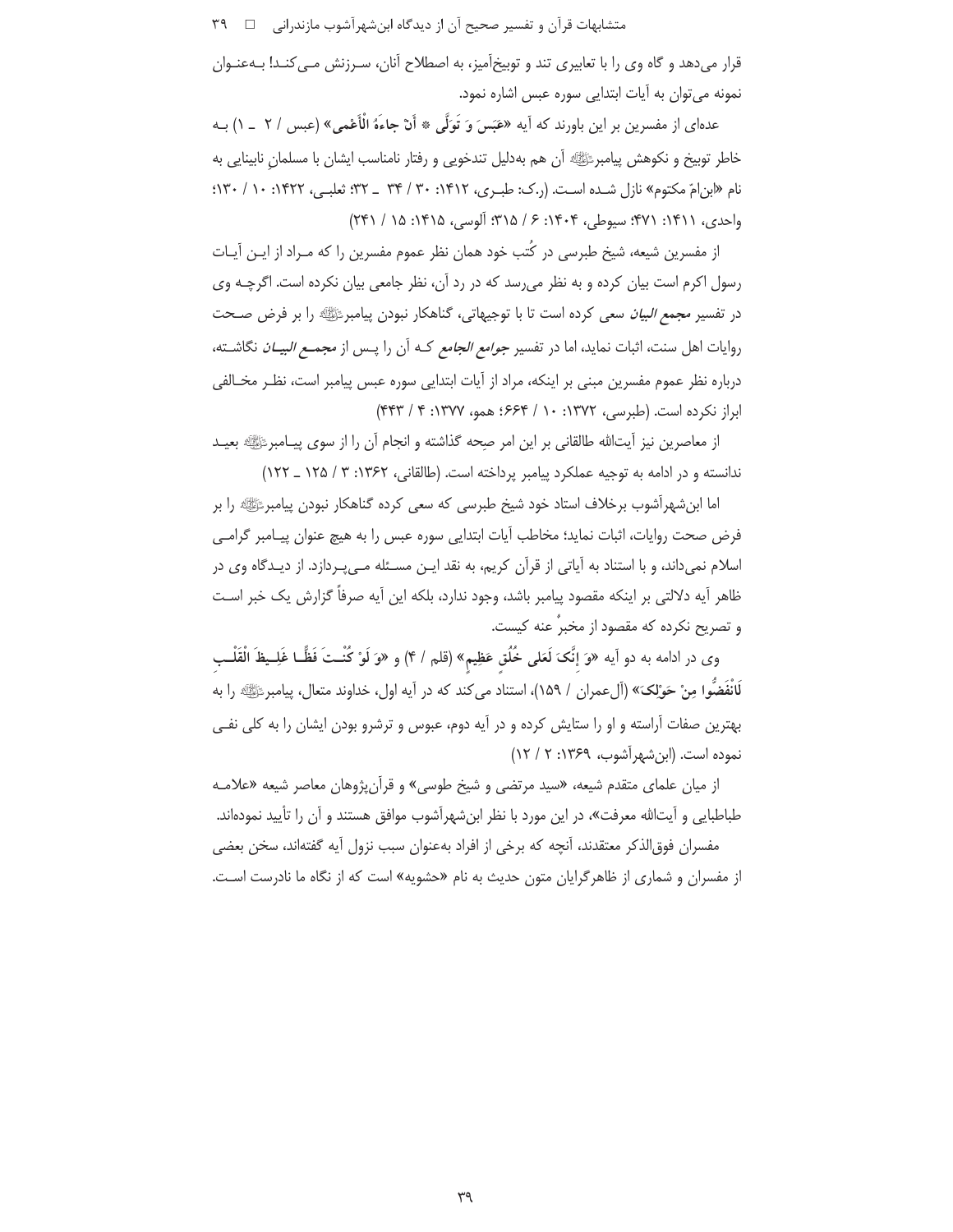۴۰ = □ فصلنامه علمی ـ یژوهشی مطالعات تفسیری، س چهارم، تابستان ۹۲، ش ۱۴

چگونه ممکن است خداوند پیامبرش را عبوس و بـدخُلق خطـاب کنـد، درحـالی کـه در آیـاتی نظیـر: ۴ سوره قلم و ۱۵۹ سوره آلءمران، وي را انساني شايسـته و داراي حُسـن خلـق و مهربـان دانسـته است. و چگونه ممکن است پیامبر چهره خویش را درهم کِشَد و برگرداند، درحالی که خداونـد در آیـه «وَ لا تَطْرُدِ الَّذينَ يَدْعُونَ رَبَّهُمْ بِالْغَداةِ وَ الْعَشِيِّ يُرِيدُونَ وَجْهَــهُ» (انعـام / ۵۲) از او مـىخواهـد كـه خداجویان را از خود طرد نکند؟

زشتی این عمل به گونهای است که هر عاقلی از آن روی گردان است، چه رسـد بـه پیـامبرﷺ که آخرین فرستاده برگزیده الهی است و چنین قبیح عقلی برای ایشان، احتیـاجی بـه نهـی لفظـی از سوی خداوند ندارد. (طوسی، بی تـا: ۱۰ / ۲۶۸؛ سـید مرتضـی، ۱۳۷۷: ۱۱۹؛ طباطبـایی، ۱۳۷۴: ۲۰ /  $(rr)$   $rrrr$ 

گفتنی است أیت|لله معرفت بر خلاف آیت|لله طالقانی کـه مرجـع ضـمایر آیـه را پیـامبر دانسـته (ر.ک: طالقانی، همان: ۱۲۴)، با بهرهگیری از قاعده سیاق به تبیین آیات سوره عبس می پـردازد و بـه نوعی تناقض ظاهری موجود در آیات مذکور را رفع می کند.

از نظر او، سیاق آیات به گونهای است که نمی توان گفت که توبیخ و نکوهشی متوجه پیامبر بوده است؛ زیرا در این سوره، سه فعل «عیس»، «تـولّی» و «تلّهـی» آمـده، کـه دو فعـل اولـی، ارادی و اختیاری است و با خواست نفس انجام میگیرد، ولی فعـل «تلّهـی»، فعلـی غیـر ارادی و غیـر اختیـاری است. ازاین رو تعبیر «تلّهی» (عبس / ١٠) خطاب به پیامبر است و دو تعبیر «عبس» و «تولّی»، اختیاری است که با توجه و عنایت نفس رخ داده و چنین رفتار ناپسندی، تنها با ویژگی هـای مـردی از بنـی|میّـه سازگار است و از کبـر و غـرور ناشـی از ثـروت و دارایـی نشـأت گرفتـه اسـت. (معرفـت، ۱۴۲۳: ۲۸۷) بهنظر می رسد، آیتالله معرفت، با توجه به التفات آیات از سیاق غایب (آیات ٢ \_ ١) به سیاق مخاطب (آیات ١٠ \_ ٣)، چنین نظری را استنباط کرده است.

## ٢. مباني تفسير آيات صفات در متشابه القرآن

از نگاه ابنشهراَشوب، «تشابه» گاه در اَیاتی مانند «یَدُ الله مَغْلُولَةٌ» (مائده / ۶۴) و «تَجْری بِـأَعْيُننــا» (قمر / ١۴) كه دو يا چند معنا از آن محتمل است و بايد بر معناى درستتر حمل شود، ظاهر مى شود. بدون شک، یکی از مباحث پُر مناقشه در تفسیر قرآن، چگونگی تفسیر و تأویل آیات صـفاتِ خداونـد است؛ زیرا خداوند در آیاتی از قرآن، به ذکر ویژگی هایی از خویش پرداخته، که اگر نیک در آن نظـر نشود و مورد واکاوی موشکافانه قرار نگیرد، چه بسا که عدم درک صـحیح آن، باعـث مـی شـود کـه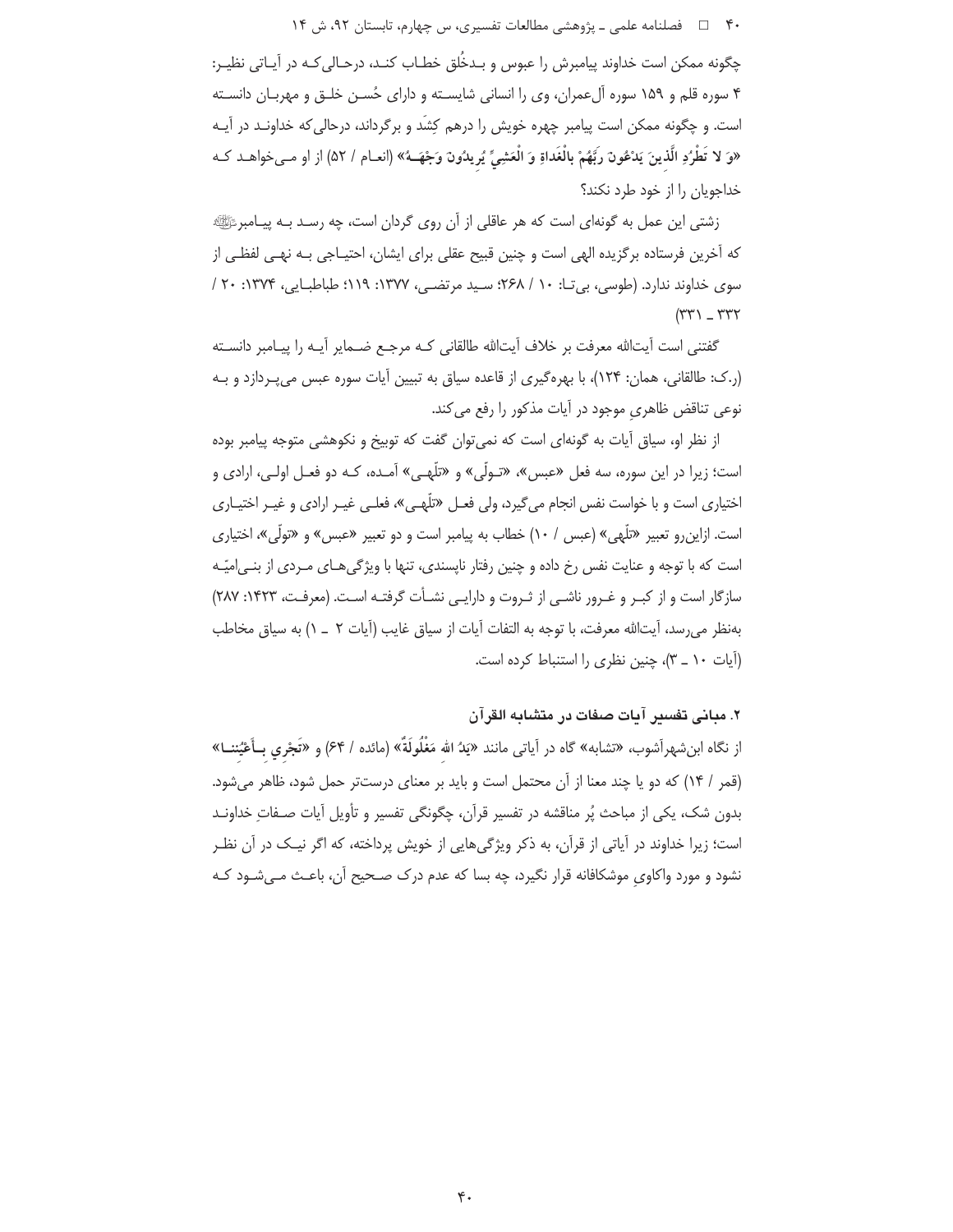شخص رَه به بیراهه بَرَد و دچار ضعف و سستی در تفسیر کلام خداوند شود.

بر خلاف اشاعره و معتزله، مكتب شيعه در مورد صفات خداوند، راه ميانهاي را پيموده است؛ زيـرا معتزله قائل به نفي صفات و نيابت ذات از صفات است كه به جانشيني صـفات منجـر مـي شـود و در مقابل، اشاعره معتقد به صفات زائد بر ذات خداوند هستند.

در این میان مکتب شیعه طرفدار توحید صفاتی است و بر اتحاد صفات بـا ذات و عینیـت ذات بـا صفات، پافشاری می کند. شیعه معتقد است، قائل شدن به جدایی ذات با صفات الهـی، مسـتلزم تعـدد قدما و شرک است و نفی صفات نیز امکان پذیر نیست. ازاین٫رو شیعه راهی میان آن دو را برگزیـد تـا ایرادات وارده را نفی نماید. (مطهری، ۱۳۸۱: ۱ / ۵۳)

ابن شهرآشوب نه مانند معتزله، صفات خداوند را غیر توصیفی و قابل انکـار مـیدانـد و نـه ماننـد اشاعره، دست به تشییه خداوند می;ند. او در باب «التوحیـد»، در مـوارد بسـیاری بـه مفهـومشناسـی صفات الهي، تحت تبيين واژگان به كار رفته در آيات قـرآن روي مـي|َورد و معنـاي ثبـوتي آن را در جهت نفی نقصهای گفته شده اثبات می کند. وی با پیروی از آراء کلامی شـیعه و بـا بهـرهگیـری از منابع متقنی نظیر قرآن، سنت، عقل و اجماع، نظرات مبتنی بر تجسیم و تشبیه خداوند را بـه کلـی رد مے نماید و به نقد آراء مخالفان مے یردازد.

همچنین، به نظر می رسد که وی در تبیین آیات صفات خداوند، علاوه بر منابع فـوق، معیارهـای دیگری را نیز بهعنوان اساس مباحث خود در نظر گرفته است. معیارهایی نظیر «ارجاع متشـابهات بـه محکمات، اثبات تنزیه پروردگار از تشبیه به مخلوقات، توجه به صنایع ادبی و بلاغـی، بهـرهگیـری از اسلوب لغت در زبان عربی و پیروی از مذهب مفسران پیشین» که هر یـک در تبیـین آیـات صـفات نقش به سزایی بر عهده داشته و مبنای دیدگاههای ابن شهرآشوب بوده است.

در ادامه، جهت اختصار، تنها به سه نمونه از آنها اشاره می گردد:

#### یک. ارجاع متشابهات به محکمات

امام رضاءليَّةِ در روايتي، فهم صحيح أيات متشابه را ارجاع أنها به أيات محكم قرآن بيان مي كند؛ «مــن ردّ متشابه القرآن إلى محكمه هدى إلى صراط مستقيم؛ هر كس (تأويل) آيات متشابه قرآن را به محكمـات آن ارجاع دهد به راه راست هدایت شده است.» (صدوق، ۱۳۷۸: ۱ / ۲۹۰: حویزی، ۱۴۱۵: ۱ / ۳۱۸) علامه طباطبایی در تأیید این روایت می گوید:

این روایت گفتار ما را تأیید می کند که تشابه آیات قرآن، قبل از رفـع ابهـام آن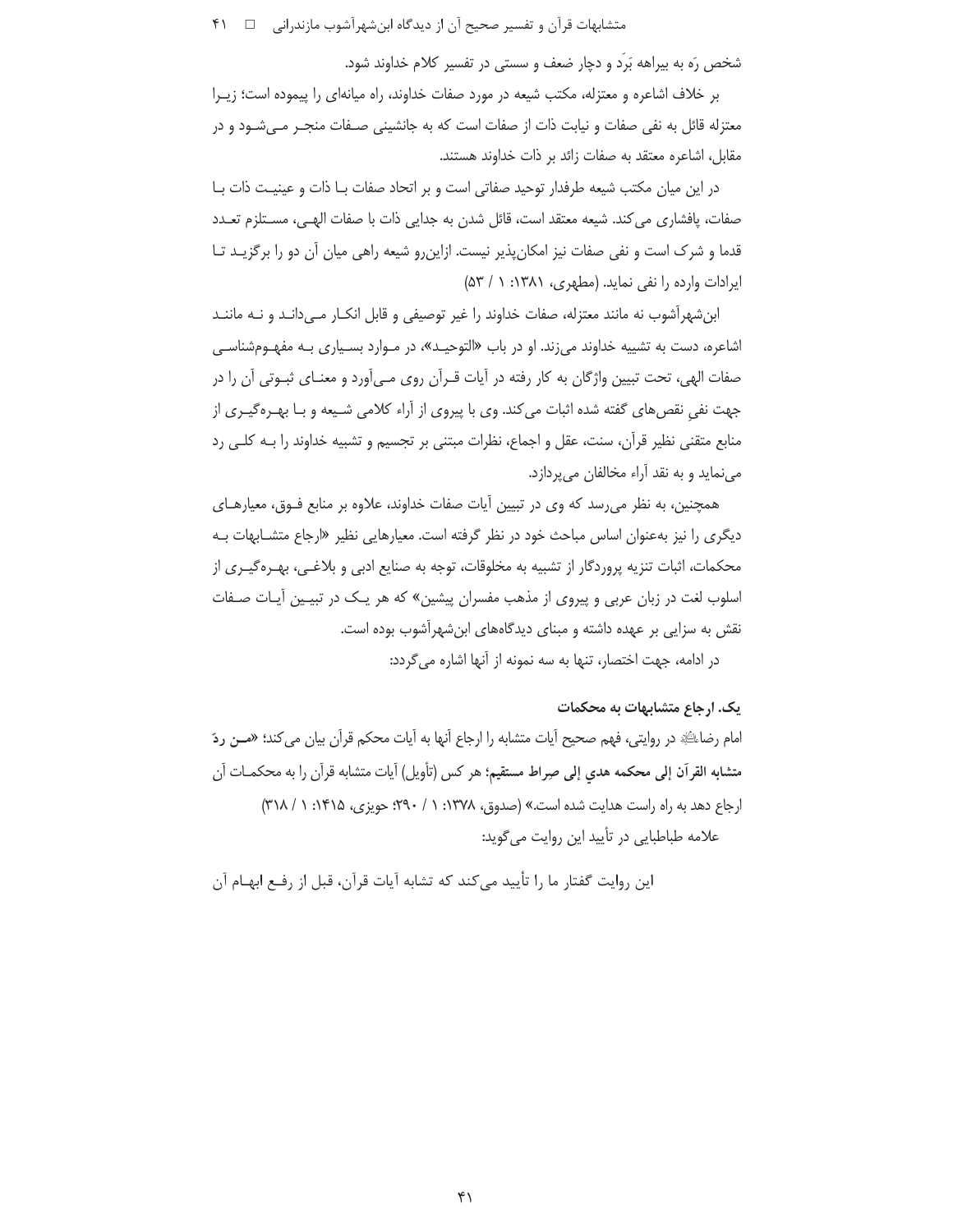است و با ارجاع متشابهات به محکمات، تشابهش برطرف می شود و آیه بهوسیله آيهاي محكم تفسير و تبيين مي گردد. (طباطبايي، ١٣٧۴: ٣ / ١٠۵)

براي نمونه ابنشهراًشوب، ذيل أيات «وُجُوهٌ يَوْمَئِذ ناضِرَةٌ ۞ إلى ربِّها نــاظِرَةٌ» (قيامـت / ٢٣ \_ ٢٢) با استناد به روش تفسیر عقلی، به رد دیدگاه کسانی میپردازد که قائل به رؤیت خداونـد هسـتند. وی پس از بیان وجوه مختلف معنایی واژه «نظر»، به طرح دیدگاه اشاعره دراینباره میپردازد که معتقدند اين واژه با حرف اضافه «إلى» به معناي «رؤيت» است. از نظر ابنِ شهرآشوب، ايـن عقيـده، نـاقض آيـه «لا تُدْرِكُهُ الْأَبْصارُ» (انعام / ١٠٣) است و بهطور عام، عدم رؤيت را بيان مي كند و فاقد تخصيص است؛ زیرا خداوند به چنین صفتی (عدم رؤیت) ستایش شده، همان طور که در ادامه آیـه، بـه «وَ هُــوَ يُــدْرِ کُ الْأَبْصارَ» مدح شده است و تخصیص آن، مدح و ستایش پروردگار را از بین می برد. (همان: ۱ / ۹۵)

نکته مهم دیگر اینکه وی جهت رفع تشابه در آیه ۲۳ سوره قیامت، این آیه را به آیـه دیگـری از همین سوره ارجاع میدهد و بر این باور است که آیه «وَ وُجُوهٌ یَوْمَئِذ باسِرَةٌ» (قیامت / ۲۴) نیـز بـر نفي رؤيت خداوند در «إلى ربِّها ناظِرَةٌ» (قيامت / ٢٣)، حكايت دارد؛ از نگاه او، اگر بيذيريم كه در روز رستاخیز پاداش اهل ایمان دیدن خداوند است، پس باید بگوییم که عقـاب کـافران نیـز عـدم رؤیـت یروردگار می باشد، حال آنکه در اینجا خداوند چنین عذابی را برای کفار در نظر نگرفته است.

ابنشهرآشوب در پایان استدلال خود به روایتی از پیامبرﷺ اشاره می کند که براساس آن، مـراد از «نظر» در آیه مذکور، به معنای چشم داشتن به ثواب و رحمت خداوند است. (همان)

بنابراین به روشنی پیداست که نویسنده کتاب *متشابه القرآن* جهت درک هر چه بهتر آیـات سـوره قیامت، به آیات محکمی از قرآن استشهاد می کنـد و مخاطـب را بـه مفهـوم حقیقـی کلمـه «نظـر» رهنمون میسازد.

هرچند سخن ابنشهرآشوب فی حد نفسه درست است، اما برخی از قـرآن پژوهـان معاصـر در رد گفتار اشاعره، دیدگاه دیگری دارند. اینان معتقدند که حرف «إلی» میتوانـد بـه واژه «نظـر» اضـافه گردد و معنای «رؤیت بصر» ندهد؛ زیرا اشاعره نمی دانند که «نظر توقع» نیز در کلام عرب با حـرف «إلى» قرين مى شود و معناى توقع و انتظار داشتن را مى رساند. (ر.ك: معرفت، ١٣٨١: ٢٨٠)

گفتنی است زمخشری نیز در تفسیر این آیه تقریر زیبایی دارد. او جهت تقریب اذهان بـه معنـای واقعی «إلی ربِّها ناظِرَةٌ»، دخترکی از مردمان «سرو»<sup>\</sup> را مثال می;ند که در یک نیمروز، هنگامی که

۱. «سرو»، دهکده بزرگی در نزدیکی شهر مکه بوده که مردمان مفلوک و بیچارهای داشته است.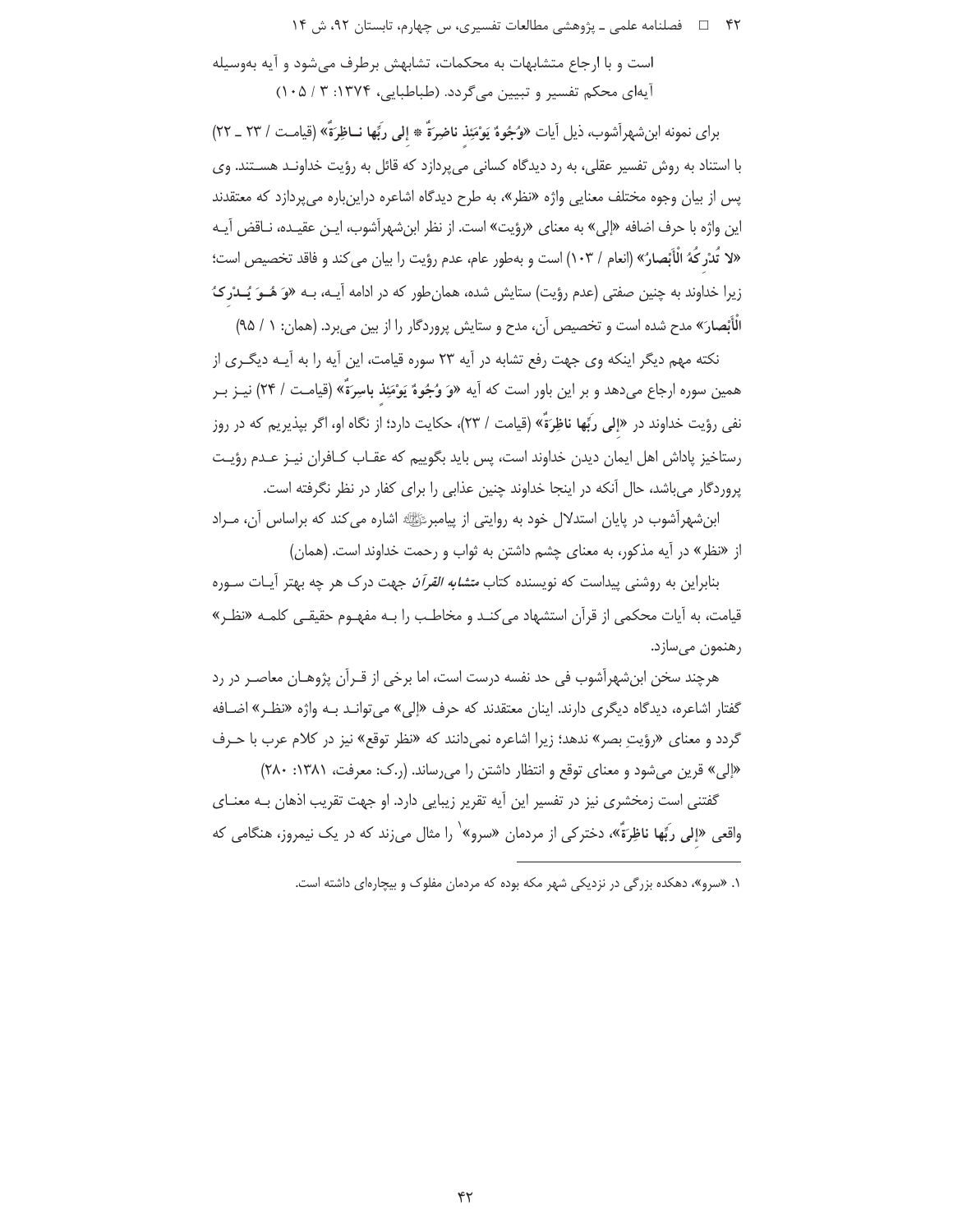مردم در حال استراحت بودند، با حالت گدایی میگفت: «عیینتی نُوَیظرة إلی اللّــهِ و إلــیکُم؛ چشــمان منتظر من به خدا و شما مردم نظر دارد.» (زمخشری، ۱۴۰۷: ۴ / ۶۶۲) ازاین رو بندگان خداوند در روز قیامت، با دیدگان مضطرب خویش به جایگاه رفیع و بلند پروردگار نظر می کنند و از او تقاضای لطـف و محبت و مرحمت دارند.

# دو. تنزیه پروردگار از تشبیه به مخلوقات

یکی از أیات متشابهی که بازگوکننده صفات خداوند متعال مـیباشـد، أیــه «الـرَّحْمَٰنُ عَلَــی العَــرْش اسْتَوَىٰ» (طه / ۵) است. از سیاق این آیه چنین برمی[ید که پروردگار بر تختِ سـلطنت تکیــه زده و همانند مخلوقات خود، دارای جا و مکان است. لازمه این امر جسم پنداشتن ساحت قدس الهی است.

از میان فِرَق کلامی «اشاعره» قائل به مکاندار بودن خداوند و تحیز هستند و ابوالحسن اشـعری (م. ٣٢۴) شیخ آنان، این آیه را بهعنوان شاهد خود بیان کرده است. آنها بـر ایـن باورنـد، «خداسـت کـه چهار زانو، در بالای آسمانهای بلند نشسته و گاهی به آسمان دنیا فرود میآید، تا از چگونگی شـرایط و اوضاع آفریدگانش آگاه شود و آنان را ببخشد و دعایشان را مستجاب کند؛ زیرا تا هنگامی کـه بـر تخـت خود، در بالای آسمان ها نشسته است، انجام این کار برای او میسر نیست.» (معرفت، ۱۴۱۵: ۳ / ۲۴)

این تفکر چنان پیشروی نمود که در قرن هشتم هجری، افرادی ماننـد ابـن تیمیـه بـا اسـتناد بـه ظواهر اًيات متشابه، دست به شبيه سازي فعل مخلوق با خالق زدند، به گونهاي كـه در بـالاي منبـر، پایین آمدن خود از پلههای منبر را به نزول خداوند از عرش تشبیه نمود! (معرفت، ۱۳۸۱: ۲۸۰)

ابن شهرآشوب در رد این ادعا، مقـام و مرتبـه الهـی را فراتـر از چنـین برداشـتهـای سـطحی و ظاهرگونه میداند و برای رفع تشابه این آیه، ابتدا به معناشناسی واژگـان «عـرش» و «اسـتواء» روی میآورد و آنگاه با اشاره به سخن برخی از مفسران پیشین مانند ابنءباس، حَســن و جبــایی، تأویــل و تفسیر صحیح آن را به صورت مبسوط مورد تأکید قرار می دهد.

از دیدگاه او عرش محدود است و محال است آنچه که نامحدود است، بـر روی محـدود شـکل گیرد و با آن تماس یابد. پذیرش قرار گرفتن خداوند بر عرش، گواه بر جسم بودن اوست؛ زیــرا آنچــه که جسم نیست، محال است که در مکانی قرار گیرد و جسم بودن پروردگار حادث بـودن او را نتیجـه می دهد. بنابراین بر روی تخت بودن پس از آنکه بر آن نبود، نشانه انتقال و زوال، و مسـتلزم حـدوث باری تعالی است. همچنین سیاق آیات قبل و بعد آیه نیز با تفسیر به «عرش» ناسازگار است و تنها با تفسیر «مُلک» هماهنگی دارد.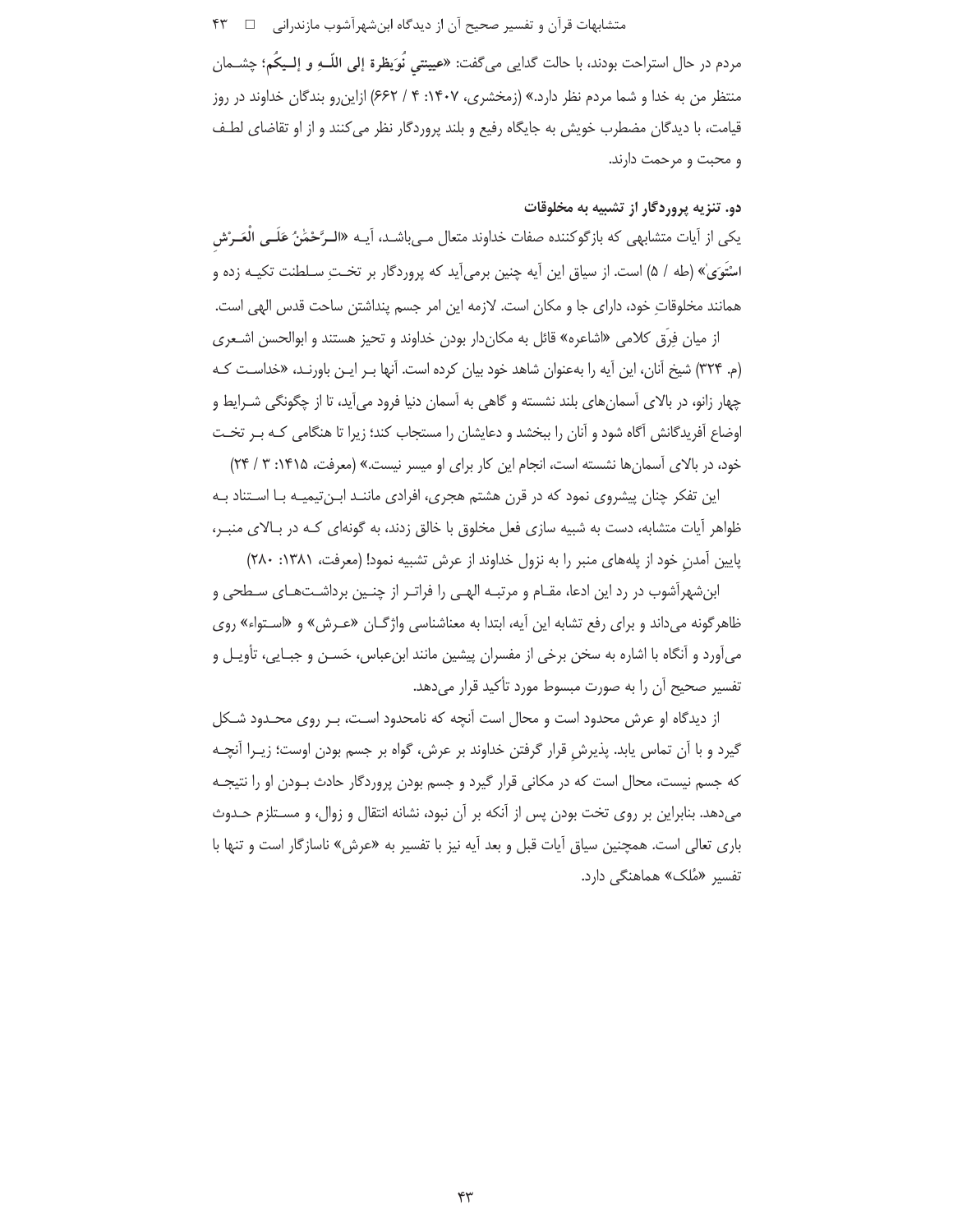وی معتقد است ذکر صفات اجسام برای خداوند متعال، جایز نیست. بـا ایــن حـال تحقیــق در آن همان است که ابنءباس و حَسن گفتهاند: امر و لطف خداوند قرار گرفت و به سوی آسمان بالا رفت. چراکه اوامر و دستورات الهی از آسمان به زمین فرود میآید. ازاین٫رو، علو و برتری او بـر همـه چیـز، برتری مُلک و سلطنت است نه بالا بردن از نظر انتقال و حرکت. (ابن شهرآشوب، ۱۳۶۹: ۱ / ۶۷)

نكته حائز اهميت اينكه، تفسير اشاعره از آيه پنجم سوره طه، حتى علمـاى اشـعرى ماننـد فخـر رازی (م۶۰۶ ق) را نیز وادار به موضع گیری در مقابل آنان نمود. از نگاه او نشستن خداوند بر عرش از نظر عقلي و نقلي باطل است؛ زيرا كسي كه خالق و غني بالذات است، احتياجي به جا و مكان نـدارد.  $(\lambda / \tau\tau : \Upsilon\tau \cdot \Omega_{\zeta}; I_{\lambda})$ 

# سه. توجه به صنایع بلاغی

به گمان برخی از قرآن¢وهان، به کار رفتن صنایع ادبی و بلاغی نظیر: استعاره، کنایه، مجاز، تشـبیه، تکرار و …، در آیات قرآن موجب تشابه آیات شده و مخاطبان کلام الهی را به برداشتهای نادرست وا داشته است. (ر.ک: دینوری، بیتا: ۵۸؛ معرفت، ۱۴۱۵: ۲۰)

بخشی از موفقیت ابن شهرآشوب در تفسیر آیات متشابه، مرهون استفاده او از علوم بلاغی است. زیرا وجوه ادبی و بلاغی از جنبههای اعجاز قرآن است که بهرهمنـدی مفسـر از ایـن علـم مـی¤وانـد نمونهای از کارآمدی او در تبیین آیات الهی باشد. وی یکی از دلایل تشابه آیات را صنایع ادبی به کار رفته در زبان عربی دانسته و معتقد است، خداوند آیات متشابه را نازل فرمود تا در پرتو آن، مخاطبـان كلام وحي به فنون و ضرورتهاي زباني آن مانند استعاره، مجاز، كنايه، لحن و … آشنا گردند.

برای مثال، از ظاهر أيه «و جاءَ ربِّک و المَلکُ صَفَاً صَفَاً» (فجر / ٢٢) چنين برمي[يد که در روز رستاخیز پروردگار یگانه و فرشتگان صف به صف به عرصه محشر وارد می شوند؛ به تعبیر دیگـر، آیـه فوق در ظاهر، به انتقال و جابجا شدن خداوند متعال اشاره می کنــد. برداشــت ناصــوابی کــه برخــی از مفسران را بر آن داشته تا بدون توجه به مقوله ایجاز حذف در این آیه، به معنای ظـاهری آن اسـتناد نموده و مراد گوینده کلام را درنیابند. (ر.ک: طبری، ١۴١٢: ٣٠ / ١١٨)

در این آیه فعل «جاءَ» به «ربّک» إسناد داده شده ولی چون برهان قطعی عقلی، بر محال بـودن رفت و آمد و انتقال مکانی برای خداوند متعال ثابت است، قرینه است که این إسناد، إسناد مجـازی و به اصطلاح مجاز عقلی است. (. ک: نجارزادگان، ۱۳۸۳: ۱۳۹)

ابن شهرآشوب با بهرهجویی از روش های زبان شناختی و تقدیر گرفتن واژه «أمر» قبل از «رَبّک»،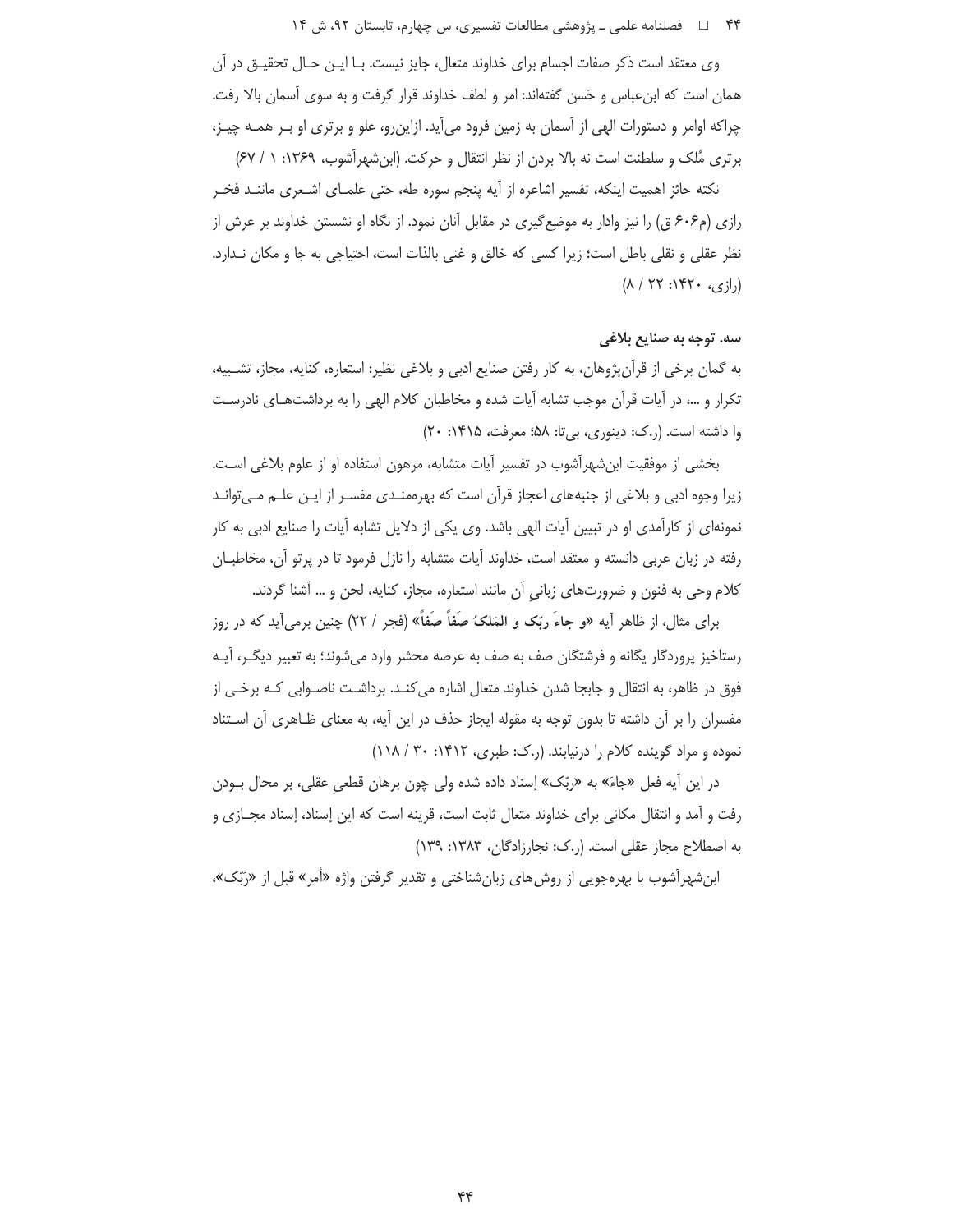تشابه موجود در این آیه را رفع می کنـد. از نگـاه او در ایـن آیـه، مضـاف حـذف شـده و مضـافـُالیـه جایگزین آن گشته است و حذف در امثال این آیه، هنگامی که مانعی برای حمل آن بر ظـاهر باشـد، جايز است. مانند «وَ سْئَل الْقَرْيَةَ». (يوسف / ٨٢) ازاين٫رو معناي آيه چنين است: «و جاءَ أمر رَبِّــك». (همان: ١ / ٨٣ و نيز , ک: , ازي، ١۴٢٠: ١٥١ / ١۵٩)

وى اين رويه را در تفسير أيه «كلاّ إنّهُم عَن ربّهم يؤمئذ لَمَحجُوبونٌ» (مطففين / ١۵) نيز به كار  $(Yf \mid Y; \cdot)$ بسته است. (همان: ١

#### ۳. اختلاف در امور دینی

از دیدگاه ابن شهرآشوب، یکی دیگر از موارد تشابه در قرآن، آیاتی هستند که مورد اخـتلاف مـردم در امور دینی است. نویسنده در لابهلای مطالبش، گاه به مباحثی اشاره نمـوده کـه بـه نظـر وی، محـل اختلاف ميان مردم بوده است.

وی در برخی از اوقات، مباحث فوق|لذکر را به صورت پراکنده، آن هم در اثنـای ابـواب و فصـول مختلف کتاب نگاشته و گاه به صورت تفصیلی، ذیل عنوان باب یا فصـلی بـه همـان نـام، بـه رشـته تحرير درآورده است. آيات مربــوط بــه عصــمت انبيــا و ائمــهائِهِ، اثبــات امامــت امامــان دوازدهگانــه شيعيﷺ، ناسخ و منسوخ، اصول فقه، آيات الأحكــام، حــدوث قــرآن، جبــر و اختيــار، رجعــت، بــدا و شفاعت، برخی از مهمترین آیاتی هستند که وی در کتابش از آن سخن به میـان آورده و آنهـا را بـر پایه باورها و شاخصهای اعتقادی مذهب شیعه، تبیین نموده است.

برای مثال در باب عصمت پیامبران، ابنشهرآشوب بر این باور است که انبیا و ائمـه ﷺ از انجـام تمامی گناهان کبیره و صغیره چه قبل و چه پس از نبوت، معصوم هستند. (همان: ١ / ۲۰۴) بهدلیـل حساسیت این موضوع، وی در باب «مما جاءَ فی النّبوات» به تفصـیل، بـه رد شـبهاتی کـه پیرامـون انبیای الهی وارد شده است، می پردازد.

این کوشش را در مورد پیامبر گرامی اسلام نیز میتوان مشاهده نمود. یکی از موارد اختلافی آیـه «وَ إِذْ تَقُولُ لِلَّذِى أَنْعَمَ اللَّهُ عَلَيْهِ وَ أَنْعَمْتَ عَلَيْهِ أَمْسِكْ عَلَيْكَ زَوْجَكَ ...» (احـزاب / ٣٧) اسـت كــه درباره چگونگی ازدواج پیامبر با زینب بنت جحش نـازل گشـته اسـت. درمـورد آیـه فـوق، برخـی از مفسرین سخنان سخیفی بر زبان راندهاند که نسبت دادن آن به ساحت قدسی پیامبر، اهانت به مقـام والای او و تحریف واقعیت روشنی است که برنامههای دین اسلام بر پایه آن استوار است.

آنان معتقدند که پیامبرﷺ به همسر زید بن حارثه، علاقه داشته و عشق خود را نسبت به او، در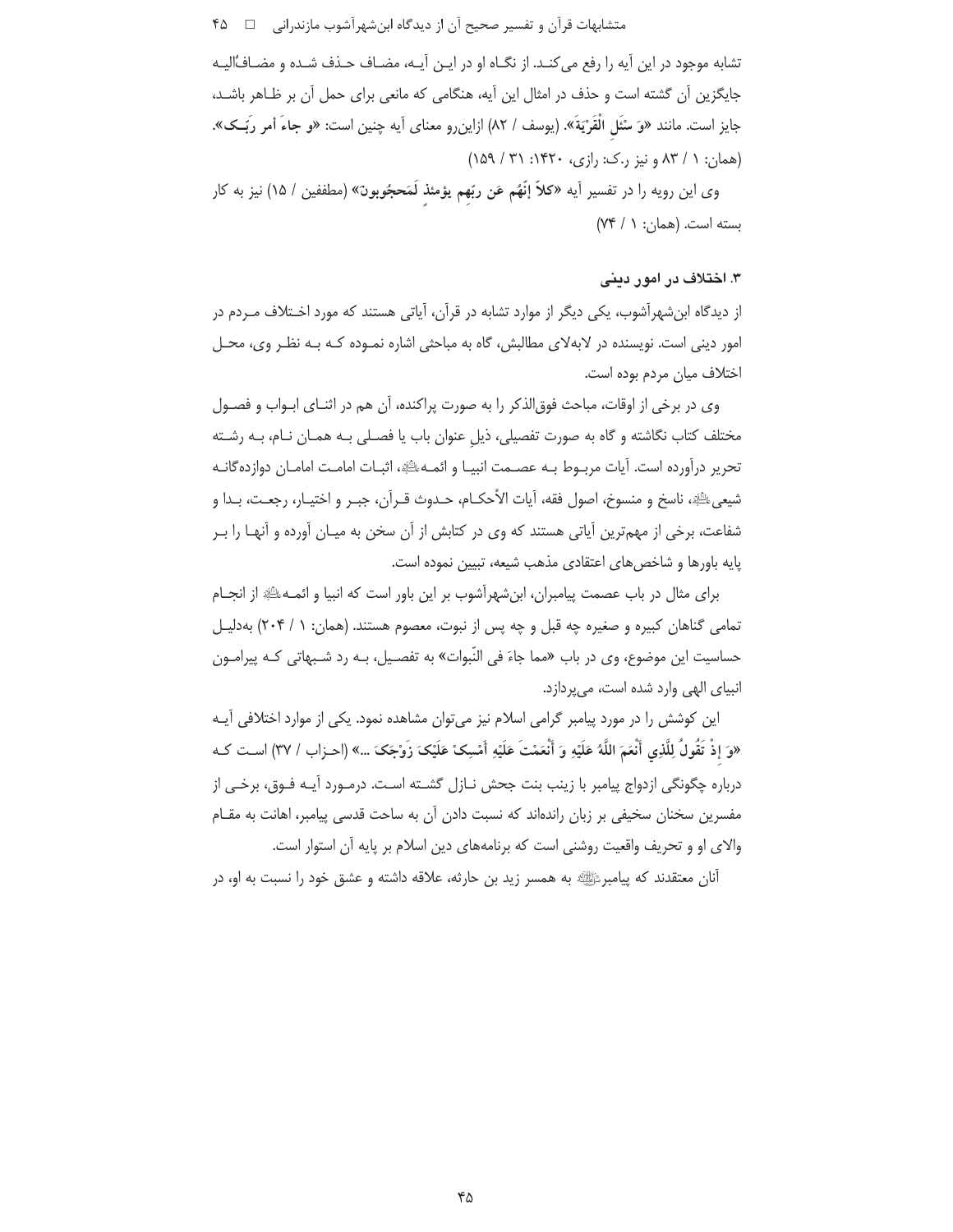درونش پنهان کرده بود. ازاین رو خداوند به او دستور داده تا آن را آشکار سازد و با زینب ازدواج نماید. این دسته از مفسرین در توجیه گفتارشان، عشق را یک امر فطری و ذاتی میدانند که هیچ بشری، از آن مستثنا نیست. (زمخشری، ۱۴۰۷: ۳ / ۵۴۱: طبری، ۱۴۱۲: ۲۲ / ۱۰)

ابنشهرآشوب چنین تفسیری را نمی پسندد و آن را رد می کند. از نگاه او، دسـتور خداونـد در ایـن آيه، تنها نسخ حكمي جاهلي درمورد تحريم ازدواج با همسر طلاق داده شده پسرخوانده بوده است، تا یکی از سنتهای نادرست عصر جاهلی (پیش از اسلام)، فسخ گردد. وی دراین باره می نویسد:

خداوند پیامبرش را از طریق وحی با خبر ساخت که زید بـن حارثـه، بـه زودی همسرش را طلاق خواهد داد و به پیامبر دستور داد، همسر زید را پـس از جـدا شدن از او، به ازدواج خود درآورد تا بدین وسیله، آن سنت جاهلی را فسخ نماید و از بین ببرد. (ابن شهرآشوب، ۱۳۶۹: ۵ / ۵)

از متقدمین شیعه، سید مرتضی و از مفسرین معاصر، علامه طباطبایی و آیتالله معرفت، هم صدا با ابنِ ههراًشوب به چنین استدلالی روی اّوردند و بر اّن مُهر تأیید زدهاند. (سید مرتضی، ۱۳۷۷: ۱۰۹؛  $(50 - 507 / 7 : 1510)$ معرفت، ۱۴۵۵

علامه در نقد سخن زمخشری، تقریر عالمانـهای دارد. از نظـر او زمخشــری بــا چنــین تــوجیهی، نیروی تربیت الهی را از نیروی فطری بشری کمتر دانسته، حال آنکـه نیـروی تربیـت الهـی بـر هـر نیروی دیگری مسلط است؛ پس این فرض معنا ندارد که خداوند پیامبر را عقاب کند که چرا عشـقت را پنهان کردهای؛ چون معنایش این میشود: «تـو بایـد عشـق خـود را نسـبت بـه زن مـردم اظهـار می کردی و چرا نکردی؟» رسوایی این حرف از آفتاب روشنتر است؛ زیرا از یک فرد عادی پسـندیده نیست که دنبال ناموس مردم حرفی بزند و به یاد آن باشد و برای به چنگ آوردنش تلاش نماید، تـا جه رسد به خاتم انبياءً!!!!» »! (طباطبايي، ١٣٧٤: ١۶ / ۴٨۴)

نكته ديگر اينكه، ادامه سخن خداوند در أيــه «لِكَيْ لا يَكُونَ عَلَــى الْمُــؤْمِنينَ حَــرَجٌ فِــى أَزْواج أَدْعِيائِهِمْ إذا قَضَوْا مِنْهُنَّ وَطَراً وَ كانَ أَمْرُ اللَّهِ مَفْعُولاً» (احزاب / ٣٧) بر درستى اين تفسير كـه دليـل صدور چنین فرمانی از سوی خداوند، نسخ سنتی جاهلی بوده است، گواهی میدهد.

#### نتيجه

اگرچه کتاب *متشابه القرآن* اثر مستقلی در تفسیر ترتیبی آیات قرآن نیست و عمده تلاش نویسنده آن، تبیین آیات مشکل و متشابه تحت عنوان تفسیر موضوعی قرآن است، اما دیدگاههای ابـنشهرآشـوب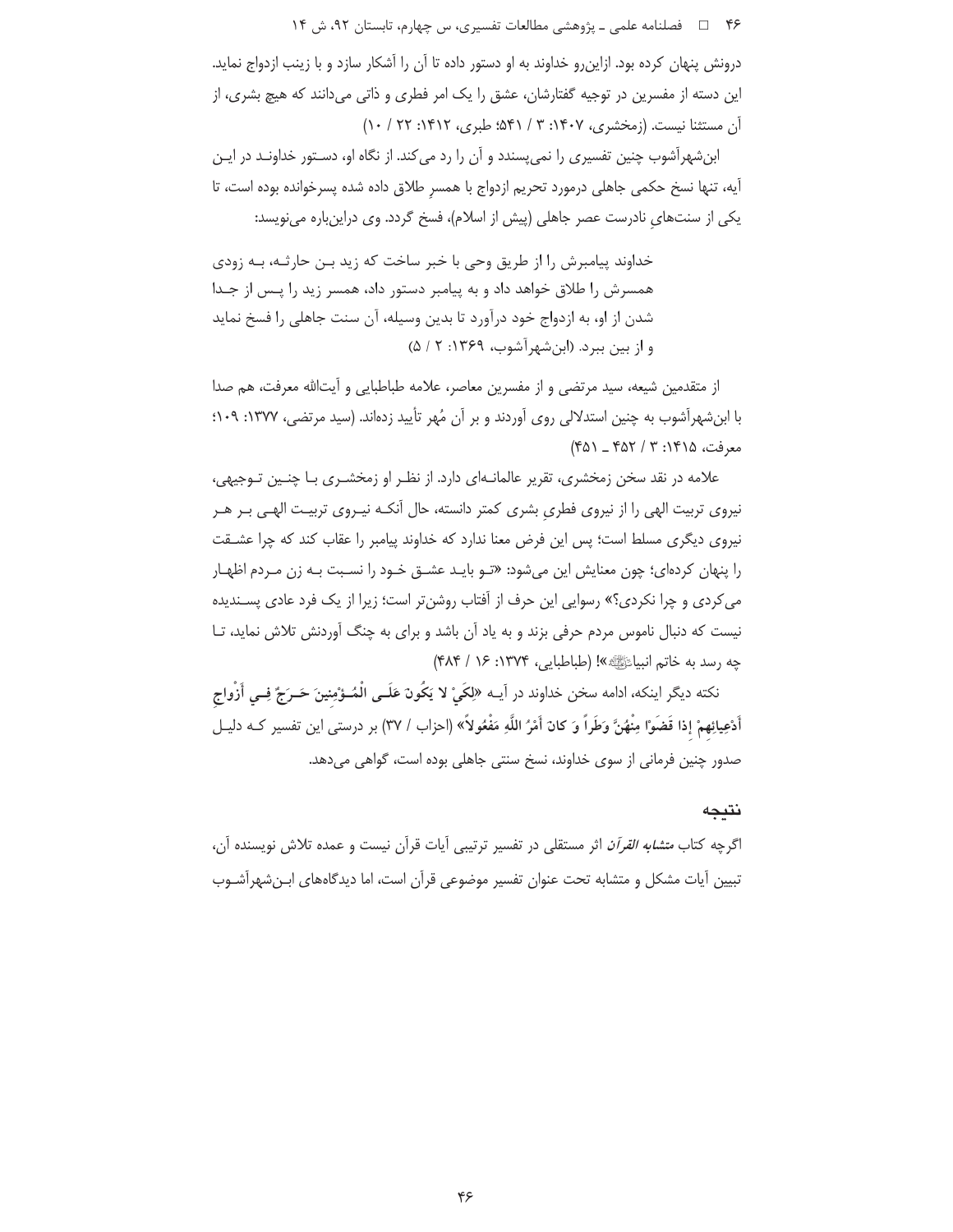دراینباره، از جامعیت و قوت فکری و عقیدتی کافی برخوردار است و مواجهه او بـا منـابع مطمـئن و قابل اعتمادي مانند «قرآن، روايات، عقل، لغت، علوم ادبـي و نحـوى و اقـوال تفسـيري پيشـينيان» نشان از رویکرد روش شناسانه وی در بهرهگیری از شیوههای مطلوب تفسیر قرآن دارد.

ابن شهرآشوب متشابهات قرآن را در سه حوزه تعریف نموده و به نظر می رسد که ایـن سـه مبنـا، اساس تحلیل او بوده و در مباحث کتابش نیز به خوبی نمایان است. علاوه بر این، تسلط فراوان او بـر آيه آيه قرآن باعث شد تا وي شبهات گوناگوني را كه محل اختلاف نظر گروهها و فِرِّق كلامي بـوده است، تحت عناوين مختلف در ابواب و فصول متنوع مطرح نمايد و با نگاهي عالمانه، تيزبين و نقادانه به أنها ياسخ گويد.

دقتِ نظر ابنِ شهرآشوب در تفسير آيات صفات و نيـز مباحـث اعتقـادي، كلامـي و فقهـي مـورد اختلاف میان فرِّق دینی، گواه روشنی بر این مدعا است و بیانگر دانش گسترده و آگـاهی دقیـق او از زواياى مختلف تفسير آيات متشابه قرآن است.

## منابع و مآخذ

الف) كتابها

- قرآن كريم.
- ـ آلوسي، شهابالدين سيد محمود، ١٤١٥ ق، ر*وح المعاني في تفسير القرآن العظيم والسبع المثــاني*، تحقيق على عبدالباري عطيه، بيروت، دار الكتب العلمية.
- ـ ابن بابويه قمي، أبوجعفر محمد بن علي (شيخ صدوق)، ١٣٧٨ ق، *عيون اخبار الرضا* ﷺ، بيجـا، نشـر جهان.
- ـ ابن حجر عسقلاني، احمد بن علي، ١٣٩٠ ق / ١٩٧١ م، *لســان الميــزان*، بيـروت، مؤسسـة الاعلمـى للمطبوعات، چ دوم.
	- ـ ابن شهر آشوب مازندرانی، ابوجعفر محمد بن علی، ۱۳٦۹ ق، *متشابه القرآن و مختلفه*، قم، بیدار.
		- ـ ابن قتیبه دینوری، عبدالله بن مسلم، بی تا، *تأویل مشکل القرآن*، ب<u>ی</u> جا، بی نا.
		- ۔ ابن منظور، محمد بن مکرم، ١٤١٤ ق، *لسان العرب*، بیروت، دار الفکر و دار صادر، ج سوم.
- ـ بوکای، موریس، ۱۳۸۹، *مقایسهای میان تورات، انجیل، قرآن و علم*، ترجمه ذبـیح الله دبیـر، تهـران، دفتر نشر فرهنگ اسلامی، چ ١٤.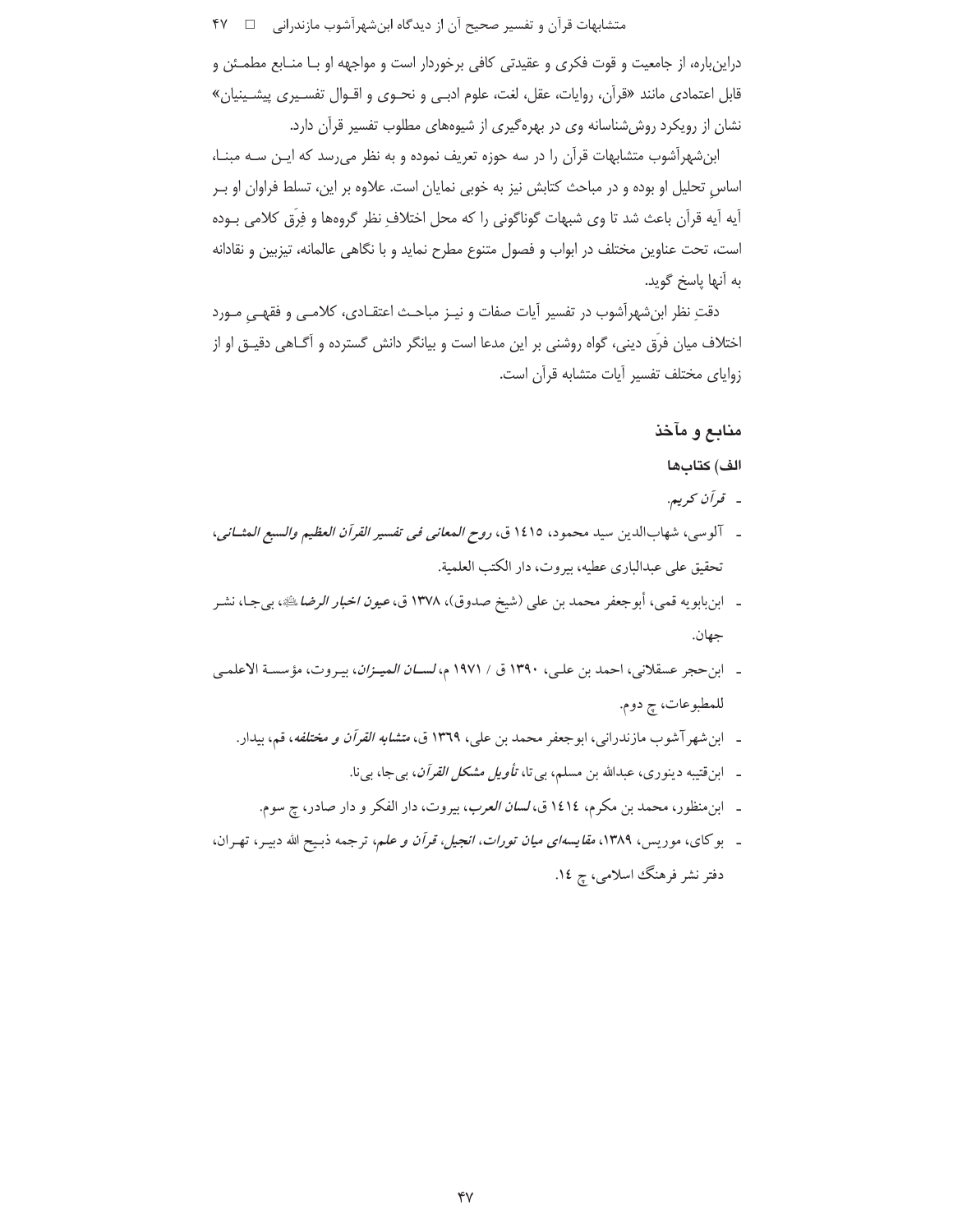- ۴۸ = 1 فصلنامه علمی ـ پژوهشی مطالعات تفسیری، س چهارم، تابستان ۹۲، ش ۱۴
- ـ تفرشي، سيد مصطفى، ١٤١٨ ق، *نقد الرجال*، قم، مؤسسة آل البيت ﷺ لإحياء التراث.
- ـ ثعلبي نيشابوري، ابواسحاق احمد بن ابراهيم، ١٤٢٢ ق، *الكشف و البيان عن تفسير القــرآن*، بيـروت، دار احياء التراث العربي.
- ـ جوهري، اسماعيل بن حماد، ١٣٧٦ ق / ١٩٥٦ م، *الصحاح*، تحقيق احمد عبدالغفور عطـار، بيـروت، دار العلم للملايين.
	- ـ حويزى، عبدعلى بن جمعه العروسي، ١٤١٥ ق، تفسير *نور الثقلين*، قم، اسماعيليان.
- ـ حيدري، محمد صادق، ١٣٩١، «ترجمه و تحقيق جلد سوم كتاب متشـابه القـرآن و الممختلـف فيـه»، راهنما: سید علیاکبر ربیع نتاج، بابلسر، انتشارات دانشگاه مازندران.
- \_ زمخشري، جارالله محمود بن عمر ، ١٤٠٧ ق، *الكشاف عن حقائق غوامض التنزيل و عيون الاقاويـل* ق*بی وجوه التاویل*، بیروت، دار الکتاب العربی، چ سوم.
- ـ سيوطى، جلالالدين، ١٤٠٤ق، *الدر المنثور في التفسير بالمأثور*، قم، كتابخانه آيتالله مرعشى نجفى.
	- ـ شریعتی، محمدتقی، بیتا، *تفسیر نوین*، تهران، دفتر نشر فرهنگ اسلامی.
	- ـ شهرستاني، أبوالفتح محمد بن عبدالكريم، بي¤، *الملل و النحل*، بيروت، دار المعرفه.
		- \_ صفدري، ١٤٢٠ ق / ٢٠٠٠م، *الوافي بالوفيات*، بيروت، دار احياء التراث العربي.
	- ۔ طالقانی، سید محمود، ۱۳٦۲، *پرتوی از قرآن*، تھران، شرکت سھامی انتشار، ج چھارم.
- ـ طباطبايي، سيد محمدحسين، ١٣٧٤، *الميزان في تفسـير القـرآن*، ترجمـه سـيد محمـد بـاقر موسـوى همداني، قم، دفتر انتشارات اسلامي، چ پنجم.
	- ـ طبرسي، احمد بن علي، ١٤٠٣ ق، *الإحتجاج على أهل اللجاج*، مشهد، نشر مرتضي.
	- ـ طبرسی، فضل بن حسن، ۱۳۷۷، *جوامع الجامع*، تهران، دانشگاه تهران و مدیریت حوزه علمیه قم.
		-
	- ـ طبري، ابوجعفر محمد بن جرير، ١٤١٢ ق، *جامع البيان في تفسير أي القرآن*، بيروت، دار المعرفه.
		- ـ طوسي، محمد بن حسن، بي تا، *التبيان في تفسير القرآن*، بيروت، دار إحياء التراث العربي.
		- \_ علم الهدي، علي بن حسين، (سيد مرتضي)، ١٣٧٧، تنزيه *الأنبياء*، قم، دار الشريف الرضي.
- ـ رازي، فخرالدين ابوعبدالله محمد بن عمر، ١٤٢٠ ق، *مفاتيح الغيب*، بيروت، دار إحياء التراث العربي، چ سوم.